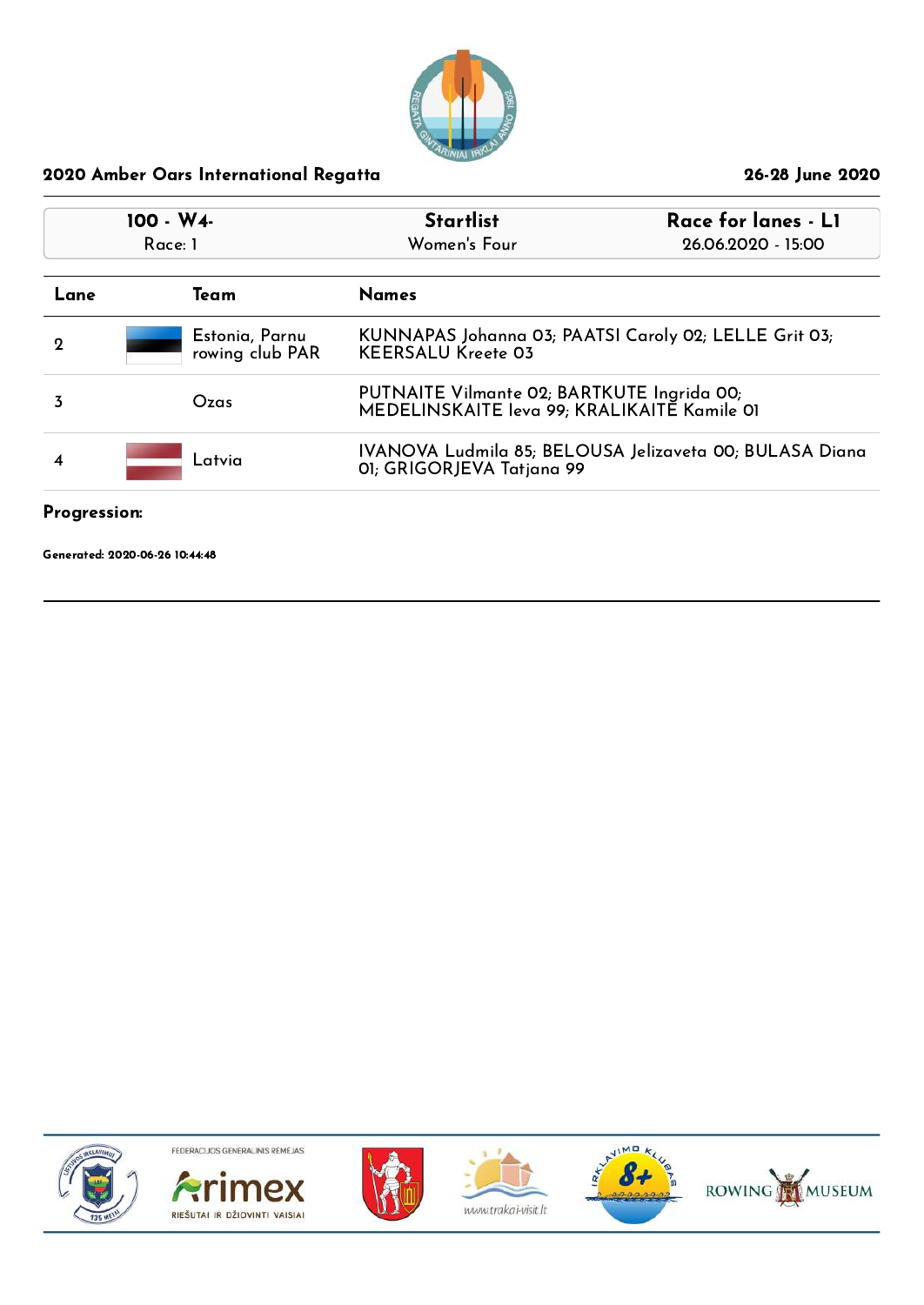

|                | 101 - W1x<br>Race: 2                        | <b>Startlist</b><br>Women's Single Sculls | Heats - HI<br>26.06.2020 - 15:07 |  |
|----------------|---------------------------------------------|-------------------------------------------|----------------------------------|--|
| Lane           | Team                                        | <b>Names</b>                              |                                  |  |
|                | Estonia, Parnu<br>rowing club PAR 3         | MITT Liisu 97                             |                                  |  |
| $\overline{2}$ | MSG SASS,<br>Latvia                         | POHEVICA Laura 02                         |                                  |  |
| 3              | Rowing and<br>Canoening Club<br>Tartu       | <b>GRIGOREVA Ekaterina 91</b>             |                                  |  |
| 4              | Kauno sporto<br>mokykla<br><b>Bangputys</b> | <b>JUZENAITE Ugne 02</b>                  |                                  |  |
| 5              | <b>VILJANDI RC/</b><br><b>ESTONIA</b>       | DIMITRIJEV Helene 02                      |                                  |  |
|                |                                             |                                           |                                  |  |

### Progression: 1->FA | 2->FB | 3->FC

Generated: 2020-06-26 10:44:48











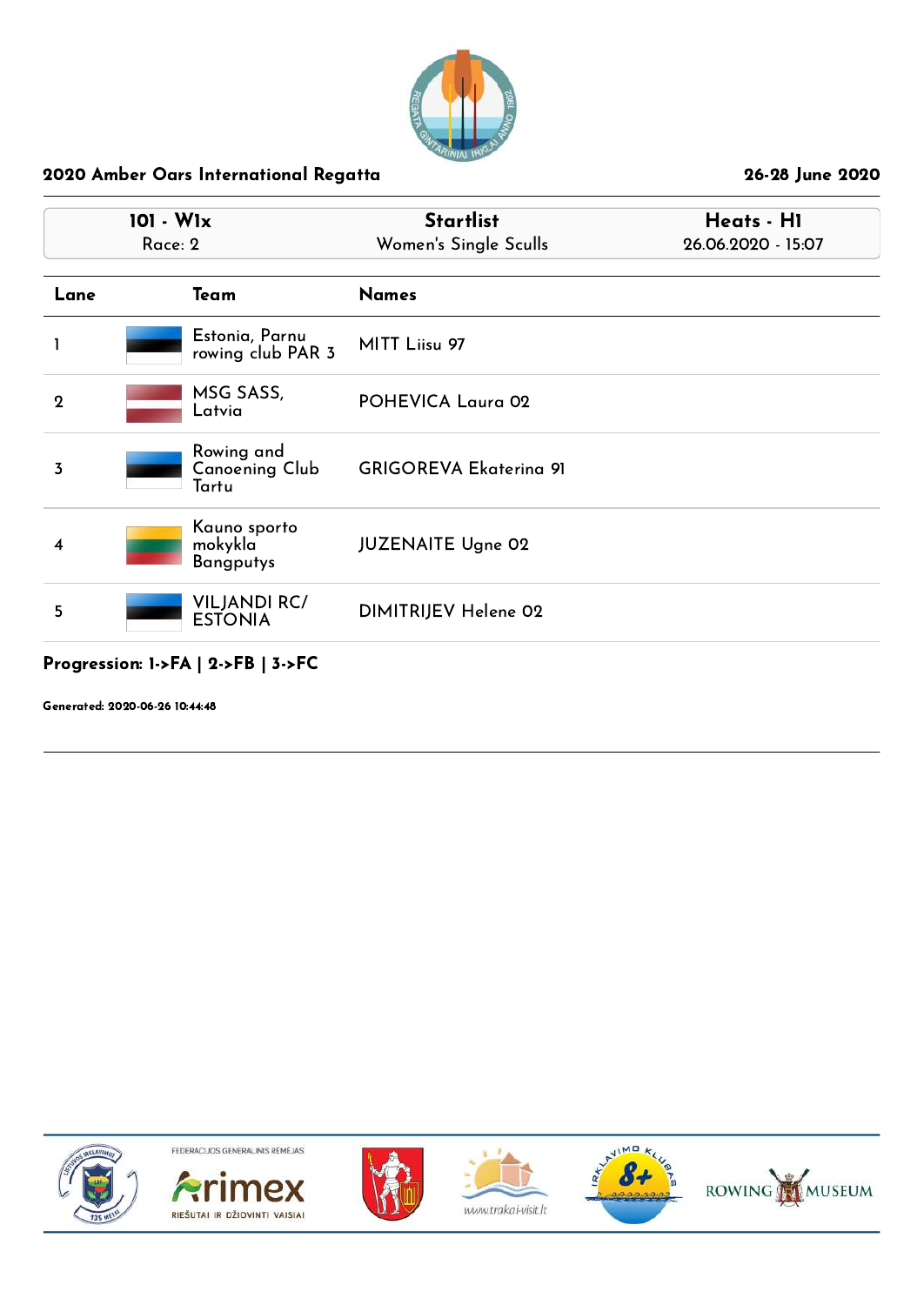

|             | $101 - W1x$<br>Race: 3              | <b>Startlist</b><br>Women's Single Sculls | Heats - H2<br>26.06.2020 - 15:14 |
|-------------|-------------------------------------|-------------------------------------------|----------------------------------|
| Lane        | Team                                | <b>Names</b>                              |                                  |
|             | Estonia, Parnu<br>rowing club PAR 2 | JARVOJA Kelli 02                          |                                  |
| $\mathbf 2$ | Latvia                              | LEVINOKA Violeta 01                       |                                  |
| 3           | WIR Ilawa<br>Rowing Club            | <b>JOZEFOWICZ PAULINA 03</b>              |                                  |
| 4           | Germany,<br>Potsdam                 | <b>KOTITZ Anni 03</b>                     |                                  |
| 5           | Estonia, Parnu<br>rowing club PAR 4 | <b>KUUTS Nora 97</b>                      |                                  |

## Progression: 1->FA | 2->FB | 3->FC

Generated: 2020-06-26 10:44:48











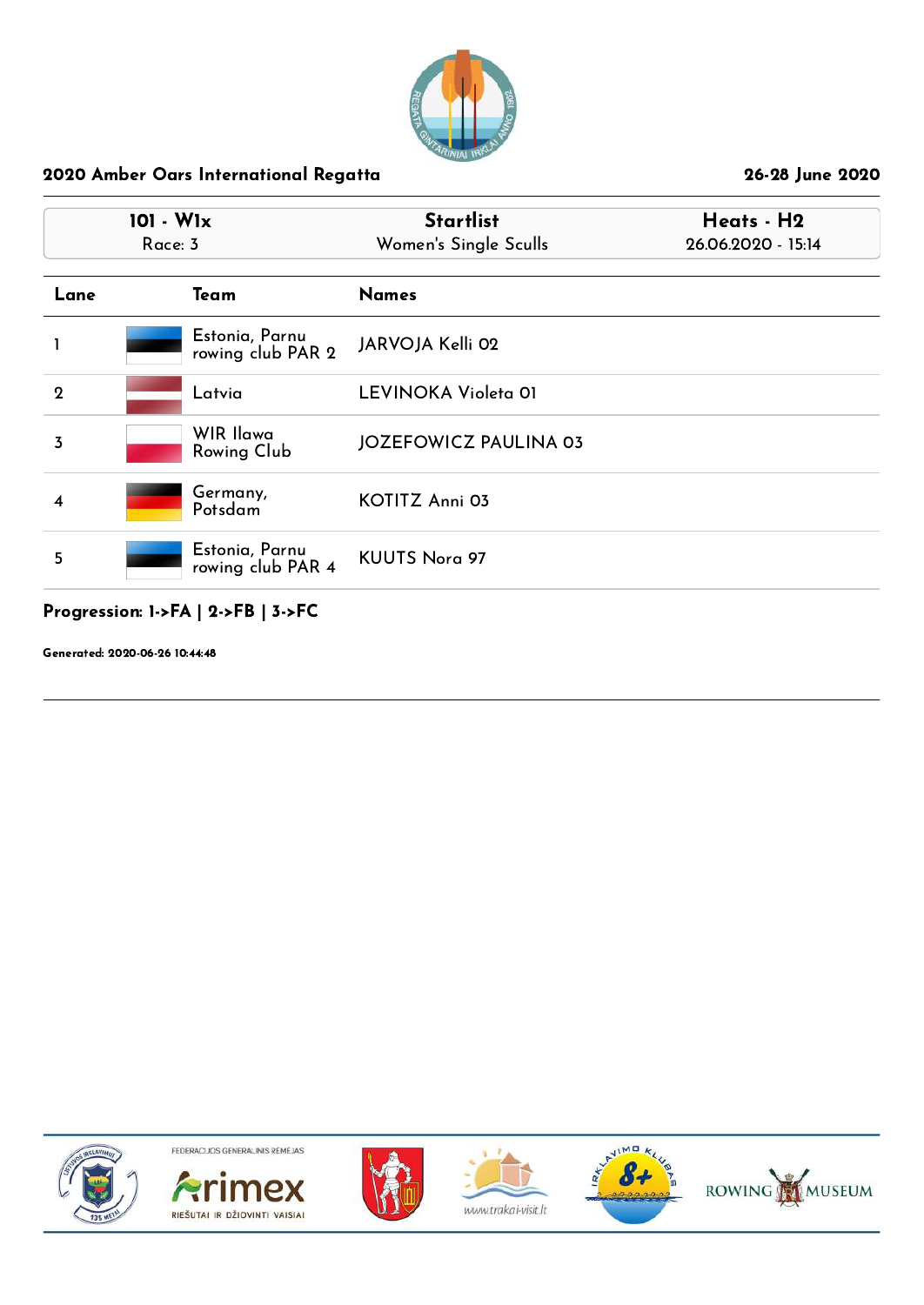

|             | $101 - W1x$<br>Race: 4 |                                                               | <b>Startlist</b><br>Women's Single Sculls | Heats - H3<br>26.06.2020 - 15:21 |
|-------------|------------------------|---------------------------------------------------------------|-------------------------------------------|----------------------------------|
| Lane        |                        | Team                                                          | <b>Names</b>                              |                                  |
| $\mathbf 2$ |                        | Kauno r. sporto<br>mokykla -<br>Irklavimo klubas<br>Favoritas | <b>RIMKUTE Dovile 01</b>                  |                                  |
| 3           |                        | Latvia                                                        | <b>RUMPE Laine 03</b>                     |                                  |
| 4           |                        | <b>VMSC-GLORIA</b>                                            | KAZLAUSKAITE Martyna 01                   |                                  |
| 5           |                        | Estonia, Parnu<br>rowing club PAR 1                           | <b>JAANSON Greta 00</b>                   |                                  |

# Progression: 1->FA | 2->FB | 3->FC

Generated: 2020-06-26 10:44:48











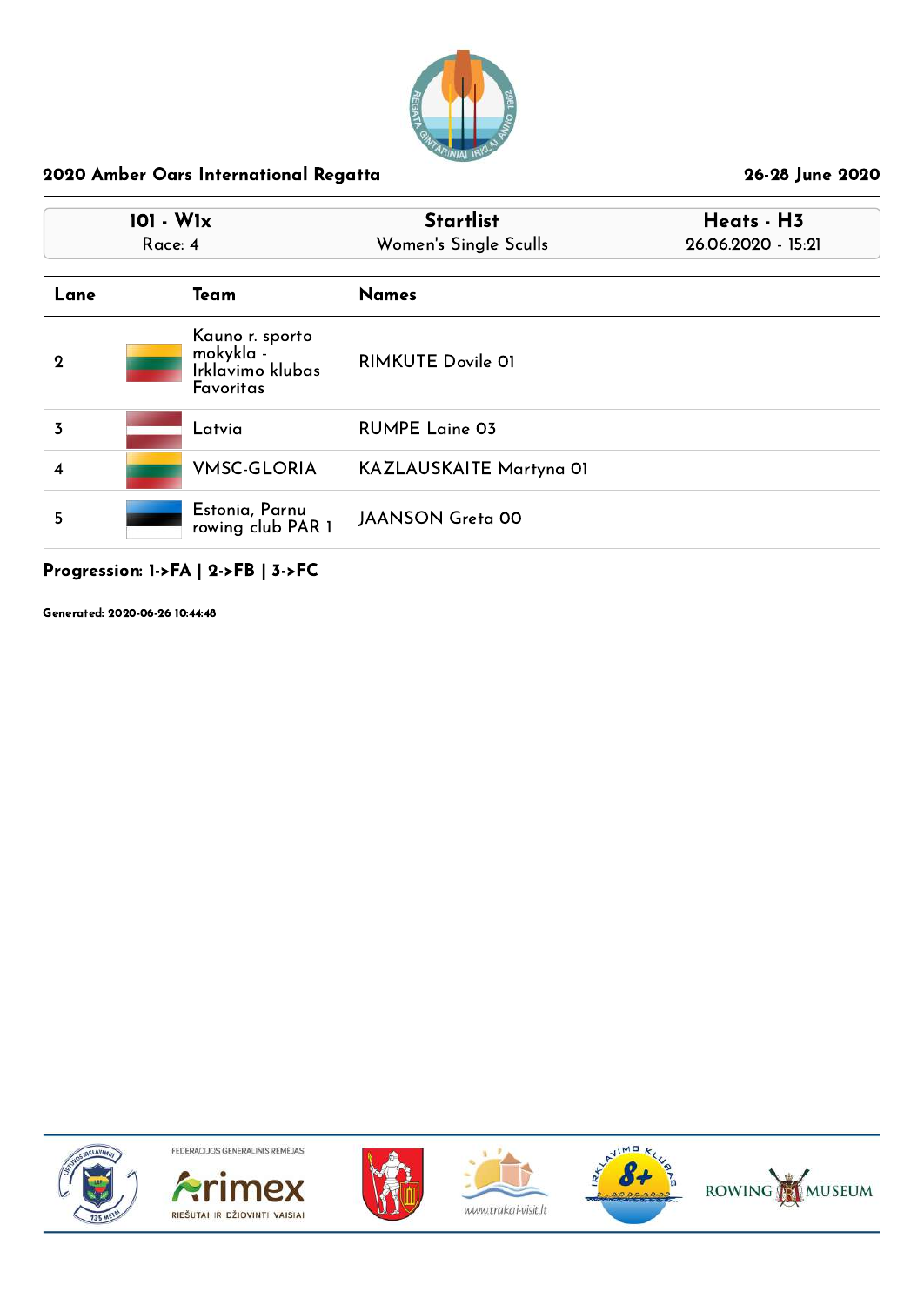

|             | $101 - W1x$<br>Race: 5 |                                             | <b>Startlist</b><br>Women's Single Sculls | Heats - H4<br>26.06.2020 - 15:28 |  |
|-------------|------------------------|---------------------------------------------|-------------------------------------------|----------------------------------|--|
| Lane        |                        | Team                                        | <b>Names</b>                              |                                  |  |
| $\mathbf 2$ |                        | <b>VILJANDI RC/</b><br><b>ESTONIA</b>       | <b>ENDREKSON Gerli 05</b>                 |                                  |  |
| 3           |                        | Kauno sporto<br>mokykla<br><b>Bangputys</b> | <b>GINEVICIUTE Agne 98</b>                |                                  |  |
| 4           |                        | Latvia                                      | <b>VELICKO Ance 02</b>                    |                                  |  |
| 5           |                        | Latvia                                      | <b>FRANCKEVICA Evita 02</b>               |                                  |  |

# Progression: 1->FA | 2->FB | 3->FC

Generated: 2020-06-26 10:44:48











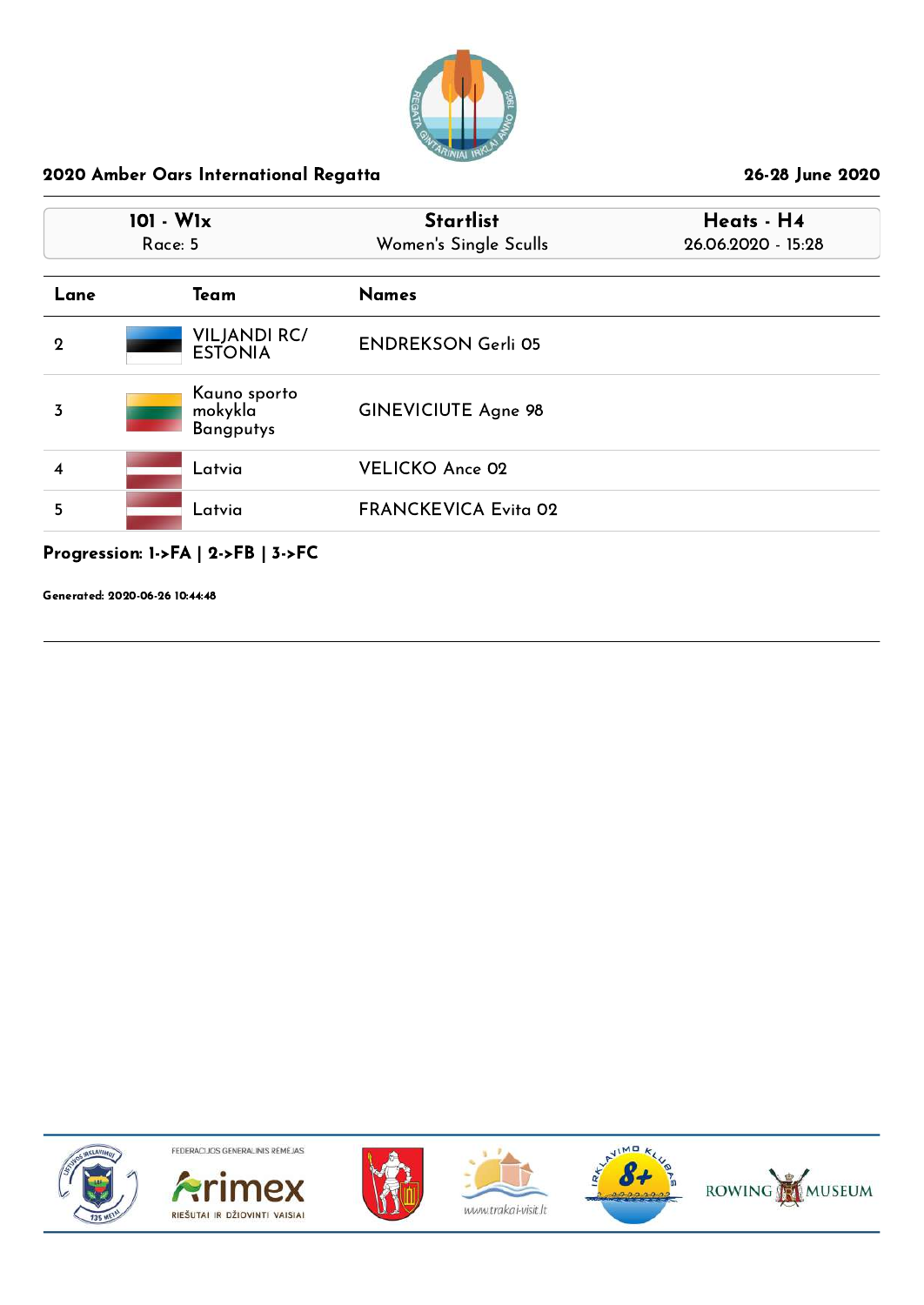

| 101 - W1x<br>Race: 6 |                                              | <b>Startlist</b><br>Women's Single Sculls | Heats - H5<br>26.06.2020 - 15:35 |
|----------------------|----------------------------------------------|-------------------------------------------|----------------------------------|
| Lane                 | Team                                         | <b>Names</b>                              |                                  |
| $\mathbf 2$          | Rowing Club<br>Tallinn 1                     | <b>LAANE Liisa-Marie 01</b>               |                                  |
| 3                    | Trakai                                       | VALCIUKAITE Milda 94                      |                                  |
| 4                    | Rowing and<br><b>Canoening Club</b><br>Tartu | <b>KOLLO Rachel 01</b>                    |                                  |
| 5                    | <b>AZS Warszawa</b>                          | DOBRZELAK-LEMANCZYK Krystyna 95           |                                  |

## Progression: 1->FA | 2->FB | 3->FC

Generated: 2020-06-26 10:44:48











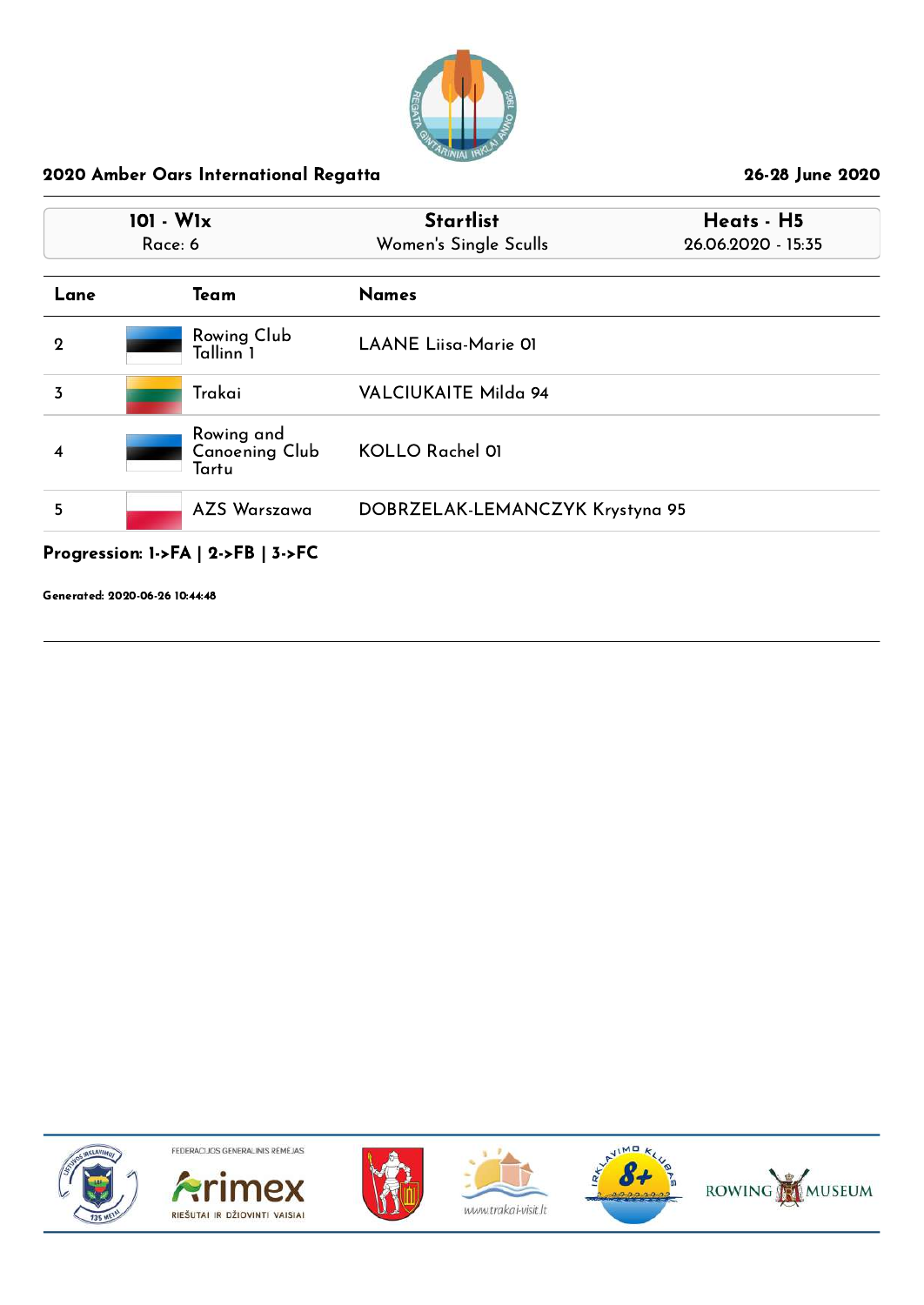

| $101 - W1x$<br>Race: 7 |                                     | <b>Startlist</b><br>Women's Single Sculls | Heats - H6<br>26.06.2020 - 15:42 |
|------------------------|-------------------------------------|-------------------------------------------|----------------------------------|
| Lane                   | Team                                | <b>Names</b>                              |                                  |
| $\overline{2}$         | Trakai                              | <b>ADOMAVICIUTE leva 94</b>               |                                  |
| 3                      | Rowing Club<br>Tallinn <sup>2</sup> | JARVSOO Katariina-Johanna 98              |                                  |
| 4                      | Trakai                              | <b>SALTYTE-MASILIONE Ling 87</b>          |                                  |
| 5                      | Lithuania                           | <b>SENKUTE Viktorija 96</b>               |                                  |

# Progression: 1->FA | 2->FB | 3->FC

Generated: 2020-06-26 10:44:48











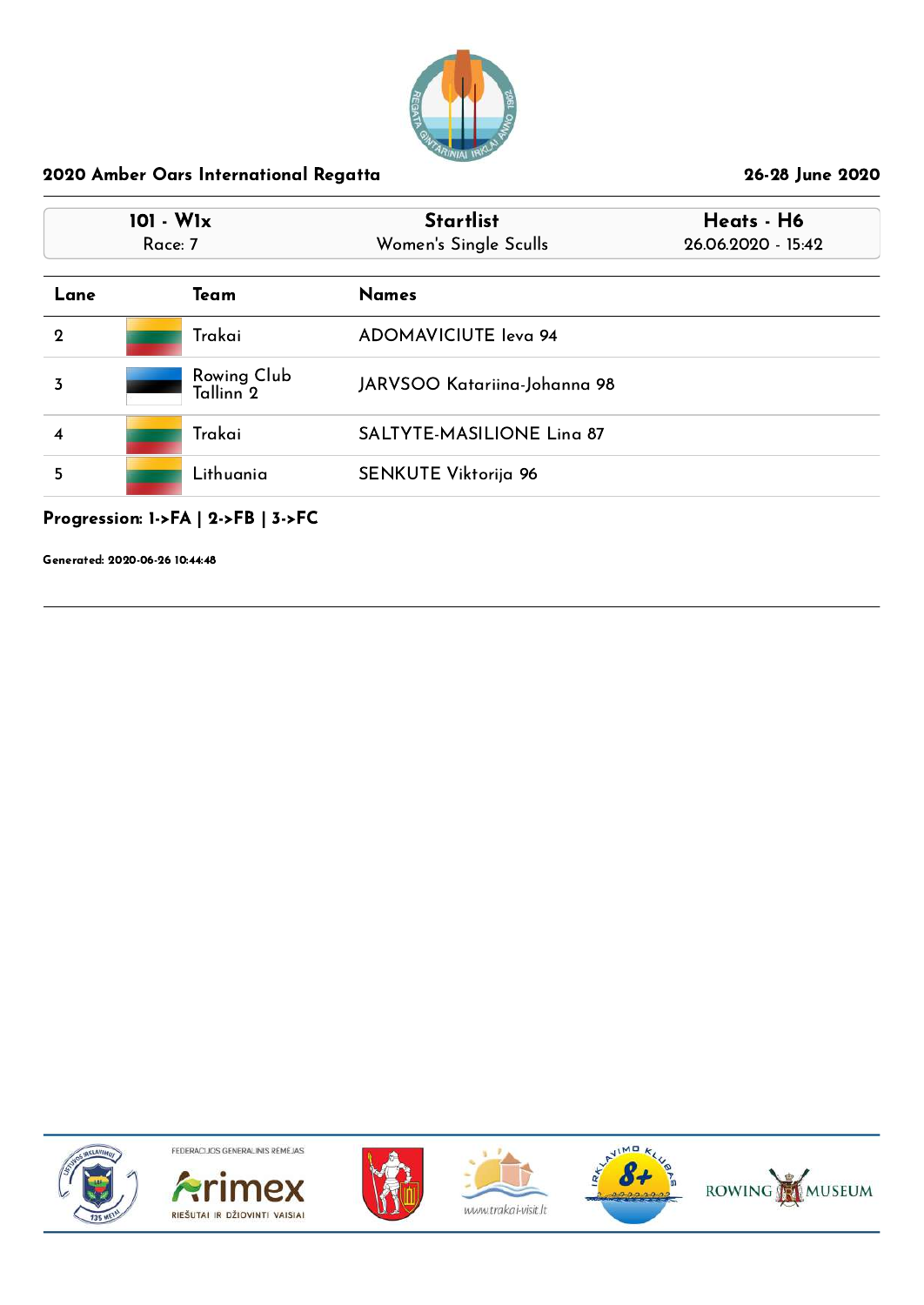

| 102 - M1x<br>Race: 8 |                                              | <b>Startlist</b><br>Men's Single Sculls | Heats - H1<br>26.06.2020 - 15:49 |  |
|----------------------|----------------------------------------------|-----------------------------------------|----------------------------------|--|
| Lane                 | Team                                         | <b>Names</b>                            |                                  |  |
| 1                    | Rowing and<br><b>Canoening Club</b><br>Tartu | <b>GRIGOREV Maksim 91</b>               |                                  |  |
| $\mathbf{2}$         | Lithuania                                    | <b>RITTER Saulius 88</b>                |                                  |  |
| 3                    | Birstono sporto<br>centras                   | <b>VAITKEVICIUS Tadas 04</b>            |                                  |  |
| $\overline{\bf 4}$   | Klaipedos<br>irklavimo centras               | <b>KATKUS Aironas 04</b>                |                                  |  |
| 5                    | Rowing and<br><b>Canoening Club</b><br>Tartu | <b>LEHEMETS Hannes 02</b>               |                                  |  |
| 6                    | Latvia                                       | <b>VERPAKOVSKIS Tits Ralfs 97</b>       |                                  |  |
| 7                    | WIR Ilawa<br>Rowing Club                     | PRZYBYSZEWSKI Aleksander 03             |                                  |  |

#### Progression: TIME TRIALS

Generated: 2020-06-26 10:44:48











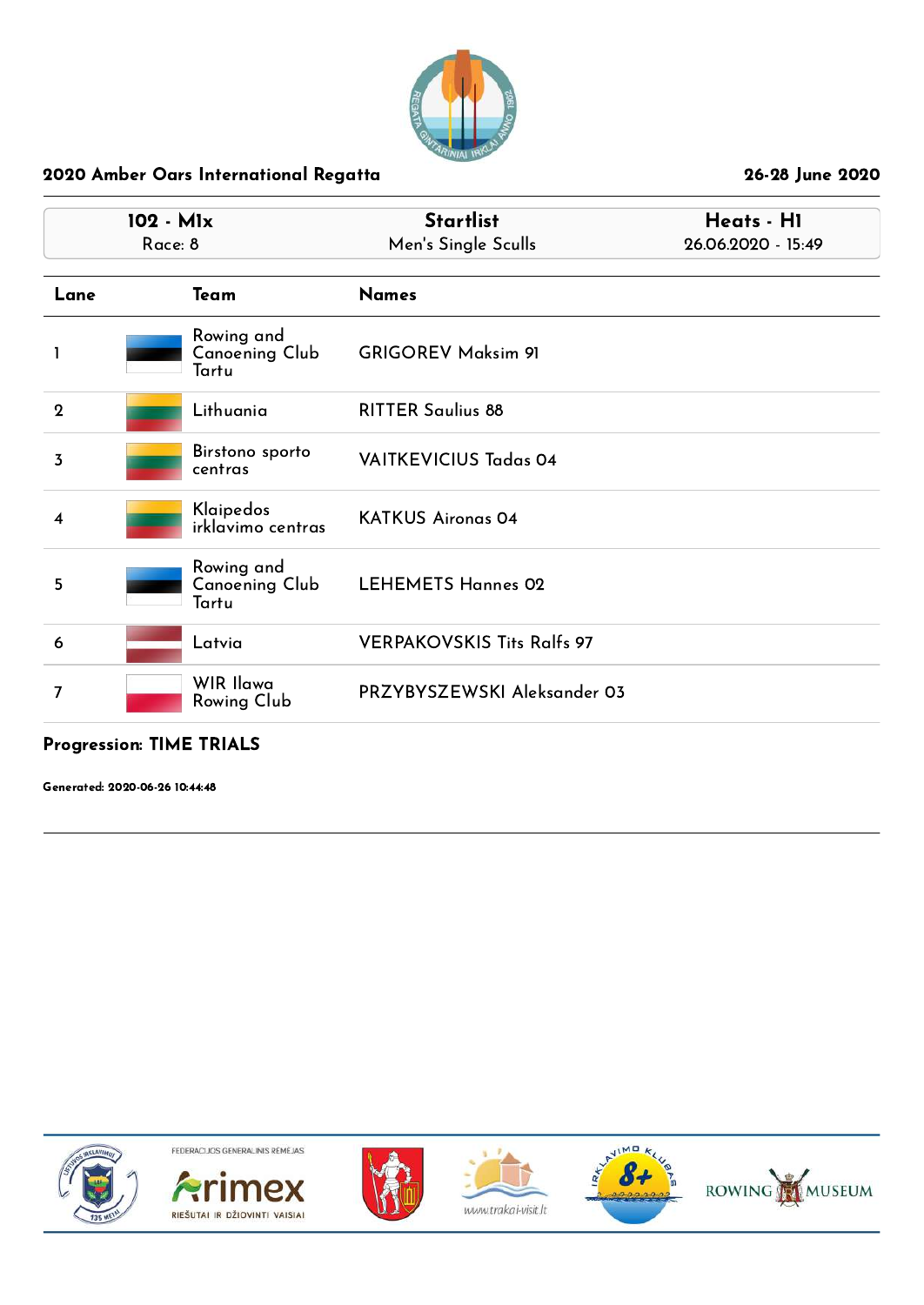

|                | 102 - M1x<br>Race: 9                        | <b>Startlist</b><br>Men's Single Sculls | Heats - H2<br>26.06.2020 - 15:56 |  |
|----------------|---------------------------------------------|-----------------------------------------|----------------------------------|--|
| Lane           | Team                                        | <b>Names</b>                            |                                  |  |
|                | Estonia                                     | <b>KUSHTEYN Mikhail 99</b>              |                                  |  |
| $\mathbf{2}$   | Latvia                                      | <b>RUGELIS Oskars Ansis 99</b>          |                                  |  |
| $\overline{3}$ | Latvia                                      | <b>STRAUTINS Krisjanis 02</b>           |                                  |  |
| 4              | Kauno sporto<br>mokykla<br><b>Bangputys</b> | <b>GALISANSKIS Zygimantas 92</b>        |                                  |  |
| 5              | Kauno sporto<br>mokykla<br><b>Bangputys</b> | <b>JUSKEVICIUS Povilas 03</b>           |                                  |  |
| 6              | Jelgava BJSS3                               | <b>DERVINS Oskars 00</b>                |                                  |  |
| 7              | Latvia                                      | <b>PUPINS Marks Lotars 02</b>           |                                  |  |

## Progression: TIME TRIALS

Generated: 2020-06-26 10:44:48











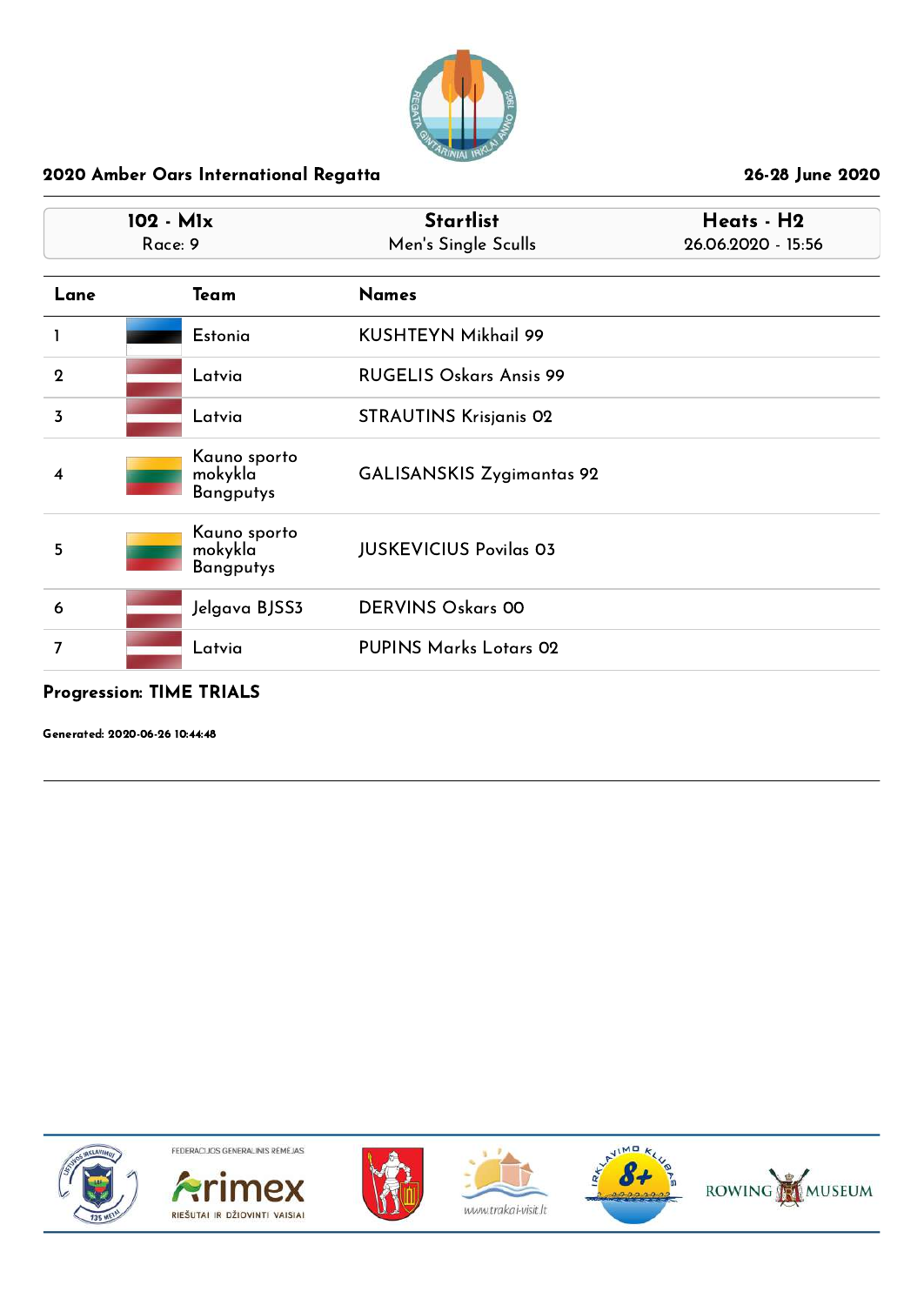

|                  | 102 - M1x<br><b>Race: 10</b> |                                             | <b>Startlist</b><br>Men's Single Sculls | Heats - H3<br>26.06.2020 - 16:03 |  |
|------------------|------------------------------|---------------------------------------------|-----------------------------------------|----------------------------------|--|
| Lane             |                              | Team                                        | <b>Names</b>                            |                                  |  |
| 1                |                              | Estonia, Parnu<br>rowing club PAR 1         | <b>NURM Bertty 99</b>                   |                                  |  |
| $\boldsymbol{2}$ |                              | Siauliai                                    | <b>VAITKEVICIUS Martynas 01</b>         |                                  |  |
| $\overline{3}$   |                              | Latvia                                      | <b>KRUMINS Krists Tomass 04</b>         |                                  |  |
| 4                |                              | Klaipedos<br>irklavimo centras              | <b>GRIKPEDIS Vilius 02</b>              |                                  |  |
| 5                |                              | Kauno sporto<br>mokykla<br><b>Bangputys</b> | <b>BIELIAUSKAS Giedrius 97</b>          |                                  |  |
| 6                |                              | Lithuania                                   | <b>MARCINKEVICIUS Mantas 83</b>         |                                  |  |
| 7                |                              | <b>VMSC</b>                                 | PAUNKSNIS Benas 02                      |                                  |  |

## Progression: TIME TRIALS

Generated: 2020-06-26 10:44:48











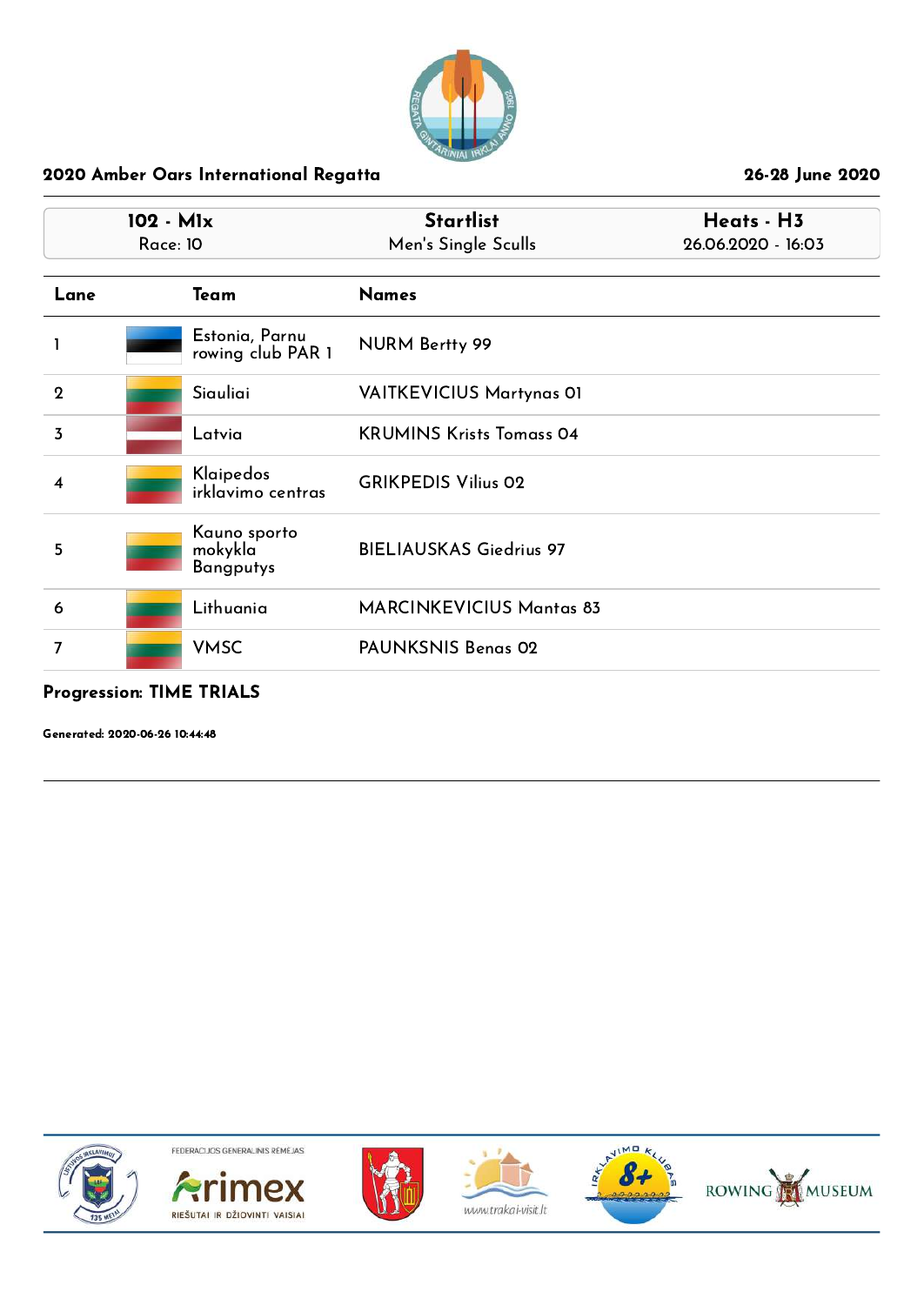

| 102 - Mlx<br>Race: 11 |                                             | <b>Startlist</b><br>Men's Single Sculls | Heats - H4<br>26.06.2020 - 16:10 |
|-----------------------|---------------------------------------------|-----------------------------------------|----------------------------------|
| Lane                  | Team                                        | <b>Names</b>                            |                                  |
|                       | Siauliai                                    | <b>JUKNA Eimantas 02</b>                |                                  |
| $\mathbf 2$           | Kauno sporto<br>mokykla<br><b>Bangputys</b> | <b>KELMELIS Arnedas 02</b>              |                                  |
| 3                     | Tartu University<br>Sport Club              | <b>KIIVER Kaarel 03</b>                 |                                  |
| 4                     | Klaipedos<br>irklavimo centras              | <b>RAZMA Ramunas OI</b>                 |                                  |
| 5                     | Poland                                      | <b>WIECHEC Thomas 03</b>                |                                  |
| 6                     | Trakai                                      | <b>STREIMIKIS Antanas 05</b>            |                                  |
| 7                     | <b>VILJANDI RC/</b><br><b>ESTONIA</b>       | MUISTE Leo 02                           |                                  |

#### Progression: TIME TRIALS

Generated: 2020-06-26 10:44:48











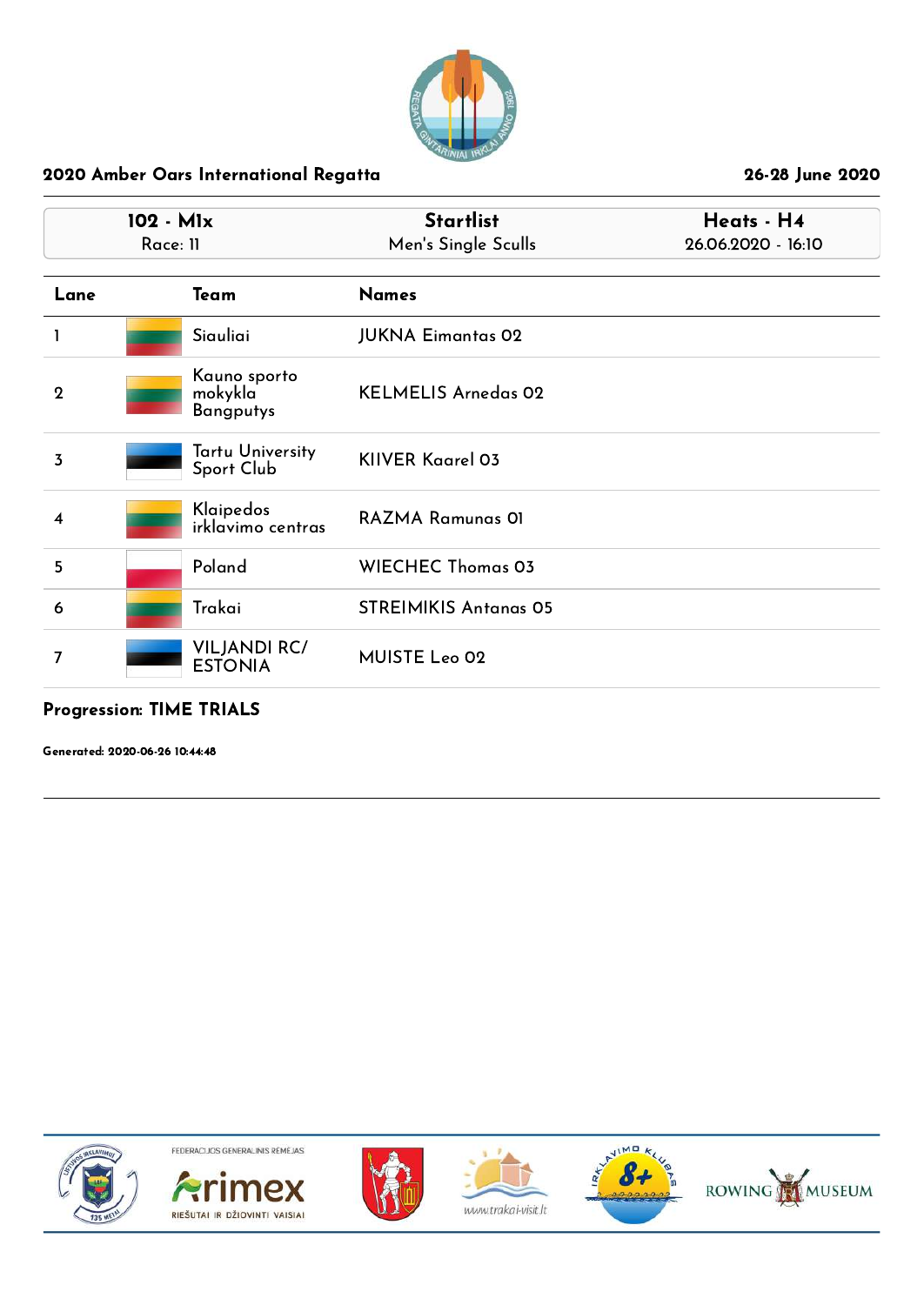

| 102 - Mlx<br><b>Race: 12</b> |  |                                             | <b>Startlist</b><br>Men's Single Sculls | Heats - H5<br>26.06.2020 - 16:17 |  |
|------------------------------|--|---------------------------------------------|-----------------------------------------|----------------------------------|--|
| Lane                         |  | Team                                        | <b>Names</b>                            |                                  |  |
|                              |  | Kauno sporto<br>mokykla<br><b>Bangputys</b> | <b>VOZNIKAS Arnoldas 02</b>             |                                  |  |
| $\overline{2}$               |  | Kauno sporto<br>mokykla<br><b>Bangputys</b> | <b>JAKUBAUSKAS Rokas 02</b>             |                                  |  |
| 3                            |  | Kauno sporto<br>mokykla<br><b>Bangputys</b> | <b>GREIVYS Aidas 02</b>                 |                                  |  |
| 4                            |  | Kauno sporto<br>mokykla<br><b>Bangputys</b> | <b>KELMELIS Armandas 98</b>             |                                  |  |
| 5                            |  | <b>RC KALEV, Parnu</b>                      | POOLAK JOHAN 97                         |                                  |  |
| 6                            |  | Latvia                                      | <b>KUKSA Egils OI</b>                   |                                  |  |
| 7                            |  | Poland                                      | <b>SYNOWIEC Michal 03</b>               |                                  |  |

## Progression: TIME TRIALS

Generated: 2020-06-26 10:44:48













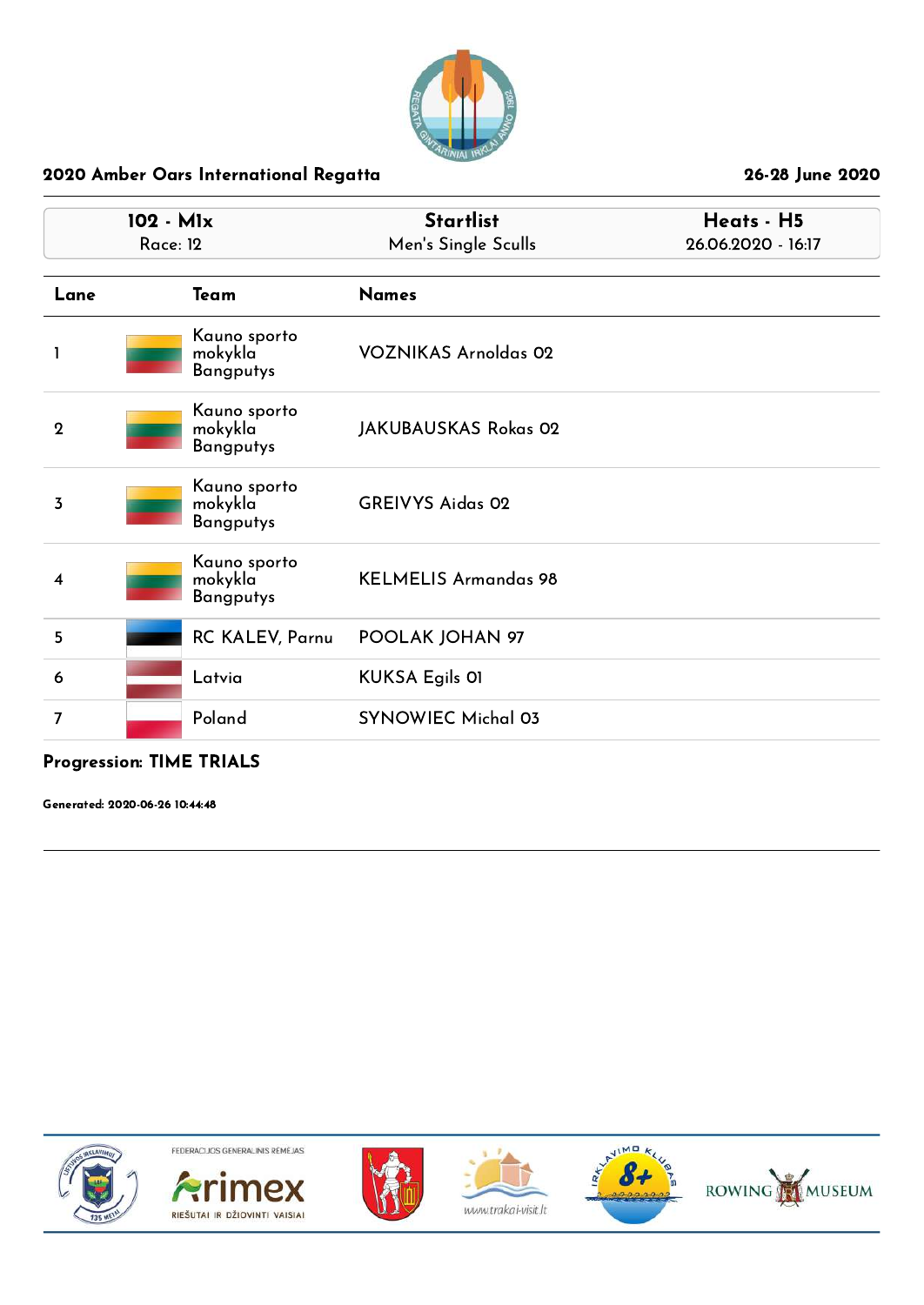

| <b>Startlist</b><br>102 - M1x<br>Men's Single Sculls<br>Race: 13 |                              | Heats - H6<br>26.06.2020 - 16:24 |  |
|------------------------------------------------------------------|------------------------------|----------------------------------|--|
| Team                                                             | <b>Names</b>                 |                                  |  |
| Klaipedos<br>irklavimo centras                                   | <b>SAPARAVICIUS Jonas 03</b> |                                  |  |
| Rowing Club<br>Tallinn <sub>3</sub>                              | KLEIN Jaan-Sander 02         |                                  |  |
| Trakai                                                           | <b>USCILA Modestas 03</b>    |                                  |  |
| Rowing Club<br>Tallinn <sup>2</sup>                              | LINDSALU Kristjan 00         |                                  |  |
| Poland                                                           | HYZOPSKI Hubert 05           |                                  |  |
| Estonia, Parnu<br>rowing club PAR 2                              | KIRADI Mark 02               |                                  |  |
| Germany,<br>Potsdam                                              | <b>IMADI</b> Janus 03        |                                  |  |
|                                                                  |                              |                                  |  |

## Progression: TIME TRIALS

Generated: 2020-06-26 10:44:48











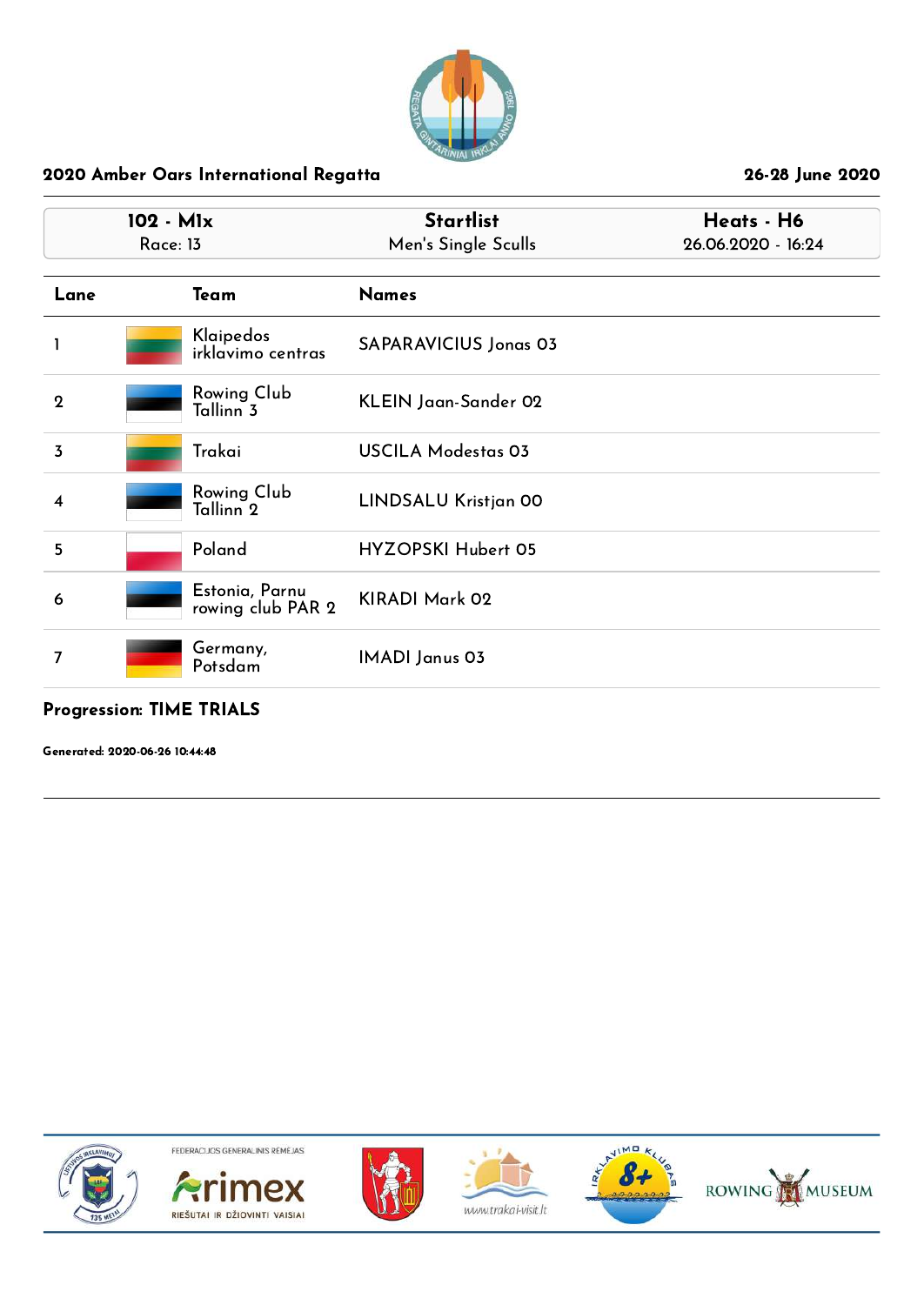

| 102 - M1x<br>Race: 14                                         | <b>Startlist</b><br>Men's Single Sculls | Heats - H7<br>26.06.2020 - 16:31 |  |
|---------------------------------------------------------------|-----------------------------------------|----------------------------------|--|
| Team                                                          | <b>Names</b>                            |                                  |  |
| VMSC-8+                                                       | <b>BINKIS Irvydas 02</b>                |                                  |  |
| Klaipedos<br>irklavimo centras                                | <b>UBARTAS Eimantas 03</b>              |                                  |  |
| Jelgava BJSS1                                                 | <b>TIMBORS Janis 99</b>                 |                                  |  |
| Rowing Club<br>Tallinn 1                                      | TIMMUSK Uku-Siim 02                     |                                  |  |
| Klaipedos<br>irklavimo centras                                | <b>VOLKOVAS Benas 01</b>                |                                  |  |
| Kauno r. sporto<br>mokykla -<br>Irklavimo klubas<br>Favoritas | <b>KUSKEVICIUS Justas OI</b>            |                                  |  |
|                                                               | PARGMA ROMEO 03                         |                                  |  |
|                                                               |                                         | <b>RC KALEV, Parnu</b>           |  |

# Progression: TIME TRIALS

Generated: 2020-06-26 10:44:48











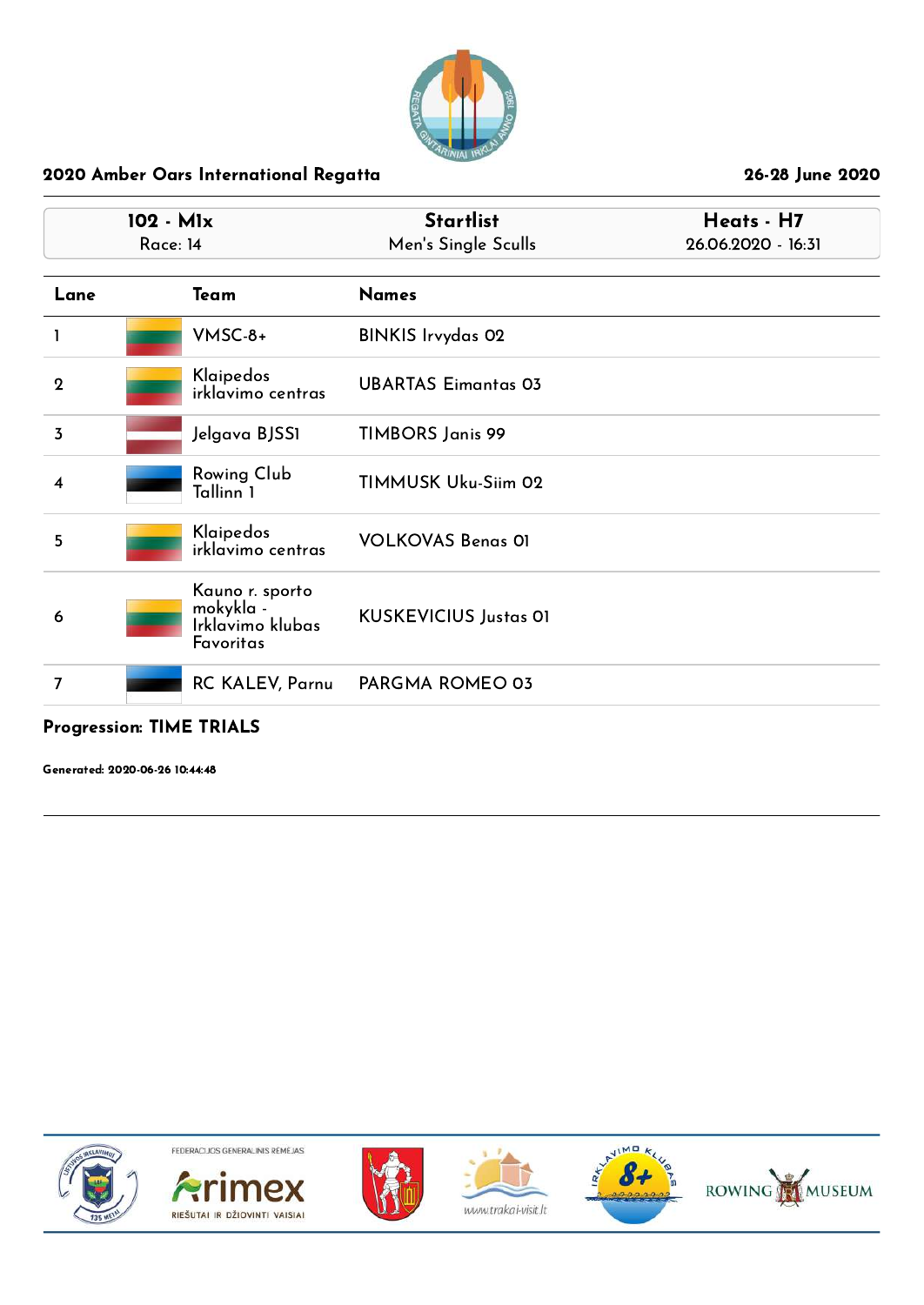

| $103 - M2$<br><b>Race: 15</b> |                                                               | <b>Startlist</b><br>Heats - H1<br>Men's Pair<br>26.06.2020 - 16:38 |                                            |  |
|-------------------------------|---------------------------------------------------------------|--------------------------------------------------------------------|--------------------------------------------|--|
| Lane                          | Team                                                          | <b>Names</b>                                                       |                                            |  |
| -1                            | Klaipedos<br>irklavimo centras                                |                                                                    | GALDIKAS Adelaras 02; ROMERIS Deimantas 03 |  |
| $\mathbf 2$                   | Kauno r. sporto<br>mokykla -<br>Irklavimo klubas<br>Favoritas | STANKUNAS Dovydas 00; STANKUNAS Domantas 00                        |                                            |  |
| 3                             | Siauliai                                                      | <b>AUSBIKAVICIUS Saulius 02; KIRDA Paulius 02</b>                  |                                            |  |
| 4                             | Rowing and<br>Canoening Club<br>Tartu                         | TAMM Taavi 02; UIBO Markus 03                                      |                                            |  |
| 5                             | Estonia, Parnu<br>rowing club PAR 3                           | MAEOTS Kristofer 02; LIIER Magnar 03                               |                                            |  |
| 6                             | Kauno sporto<br>mokykla<br><b>Bangputys</b>                   | <b>JUSKEVICIUS Mantas 98; STANKUNAS Povilas 97</b>                 |                                            |  |
| 7                             | Germany,<br>Potsdam                                           | TIRREL Tobias 02; PAUL Marvin 00                                   |                                            |  |
|                               |                                                               |                                                                    |                                            |  |

### Progression: 1..3->FA | 4..->FB

Generated: 2020-06-26 10:44:48

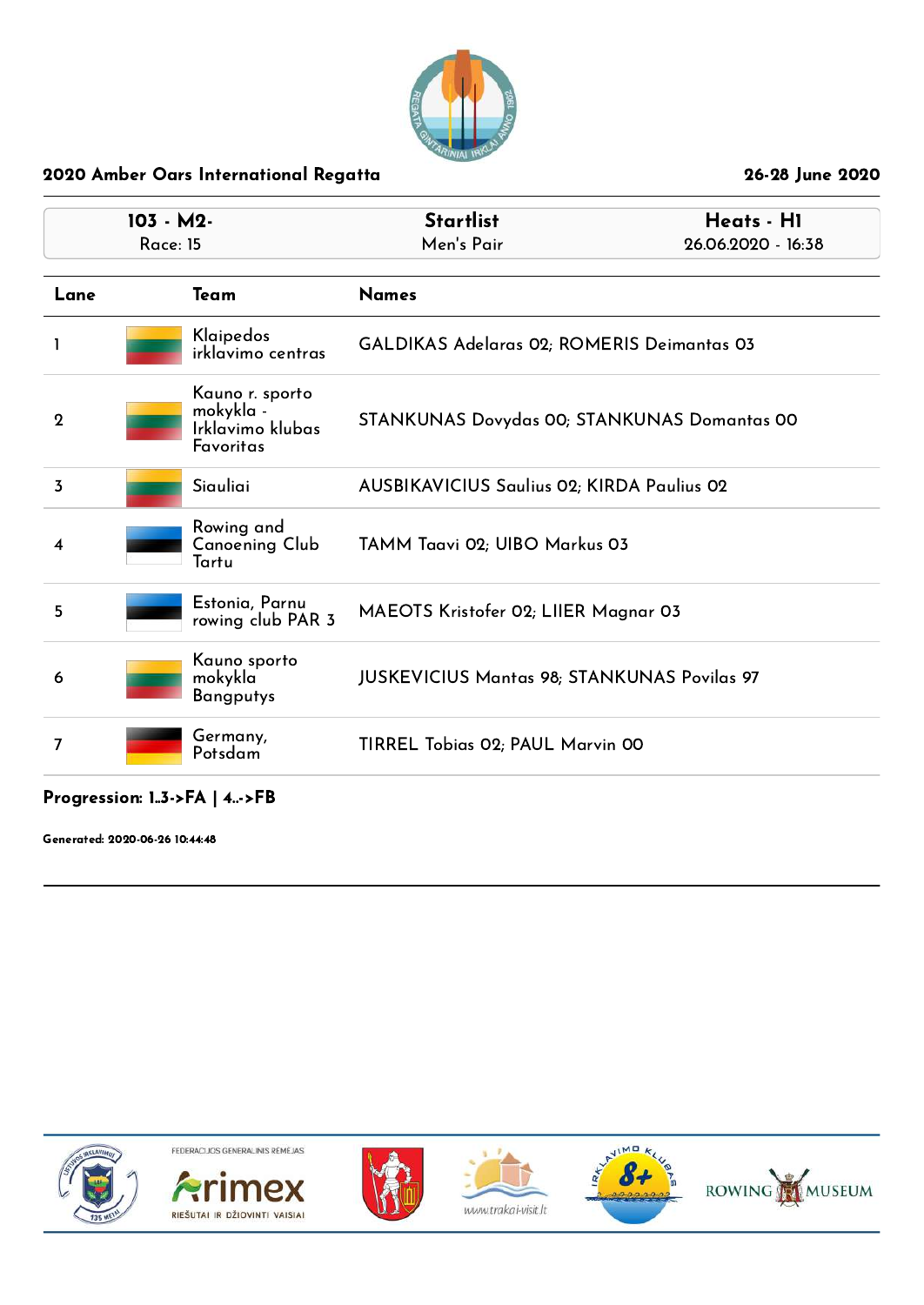

| $103 - M2$<br><b>Race: 16</b> |                                                               | <b>Startlist</b><br>Men's Pair                        | Heats - H2<br>26.06.2020 - 16:45 |
|-------------------------------|---------------------------------------------------------------|-------------------------------------------------------|----------------------------------|
| Lane                          | Team                                                          | <b>Names</b>                                          |                                  |
| $\mathbf 2$                   | Latvia                                                        | FEDUKOVICS Otto 02; VELICKO Toms 02                   |                                  |
| 3                             | Kauno r. sporto<br>mokykla -<br>Irklavimo klubas<br>Favoritas | <b>VENSKUNAS Arnas 03; LODA Simonas 03</b>            |                                  |
| 4                             | Estonia, Parnu<br>rowing club PAR 2                           | TAMJARV Raiko-Taave 02; JOESAAR Rasmus 02             |                                  |
| 5                             | <b>VILJANDI RC/</b><br><b>ESTONIA</b>                         | ORAS Rainer 03; RAUBA Arved 02                        |                                  |
| 6                             | Irklavimo klubas<br>Gintarinis irklas                         | AVLOSEVICIUS RAIMONDAS 82; LAUCEVICIUS EIMANTAS<br>84 |                                  |
| 7                             | Estonia, Parnu<br>rowing club PAR 1                           | RAHUOJA Martin 98; KODASMA Margus 98                  |                                  |

## Progression: 1..3->FA | 4..->FB

Generated: 2020-06-26 10:44:48











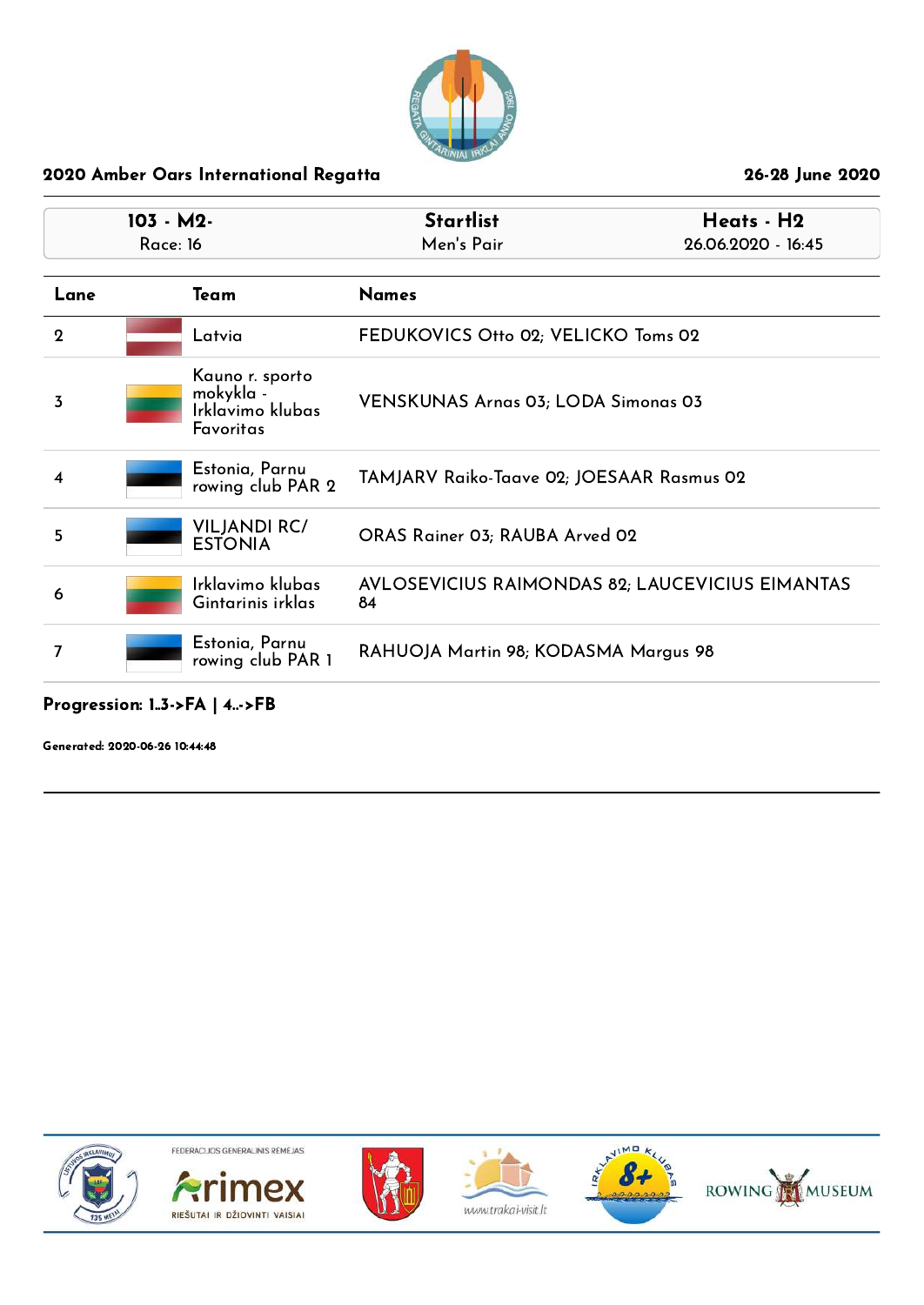

| $104 - M2x$    |          |                                                | <b>Startlist</b>                               | Heats - H1         |
|----------------|----------|------------------------------------------------|------------------------------------------------|--------------------|
|                | Race: 17 |                                                | Men's Double Sculls                            | 26.06.2020 - 16:52 |
| Lane           |          | Team                                           | <b>Names</b>                                   |                    |
|                |          | Kupiskio kuno<br>kulturos ir sporto<br>centras | RIAUBA Domantas 04; SLAPELIS Tautvydas 05      |                    |
| $\overline{2}$ |          | Trakai                                         | BAREIKA Donatas 03; GOLYSENKO Dominykas 02     |                    |
| 3              |          | Lithuania                                      | PRUSINSKAS Virgilijus 01; MASANAUSKAS Titas 01 |                    |
| 4              |          | Kauno sporto<br>mokykla<br>Bangputys           | DZIAUGYS Martynas 86; ADOMAVICIUS Aurimas 93   |                    |
| 5              |          | Rowing and<br>Canoening Club<br>Tartu          | MUDA Rein 01; JALAKAS Mark-Theodor 01          |                    |
| 6              |          | LOTTO Bydgostia                                | WACHOWICZ Dawid 96; KRZEWINSKI Radoslaw 98     |                    |

## Progression: 1..2->FA | 3..4->FB | 5..->ELM

Generated: 2020-06-26 10:44:48











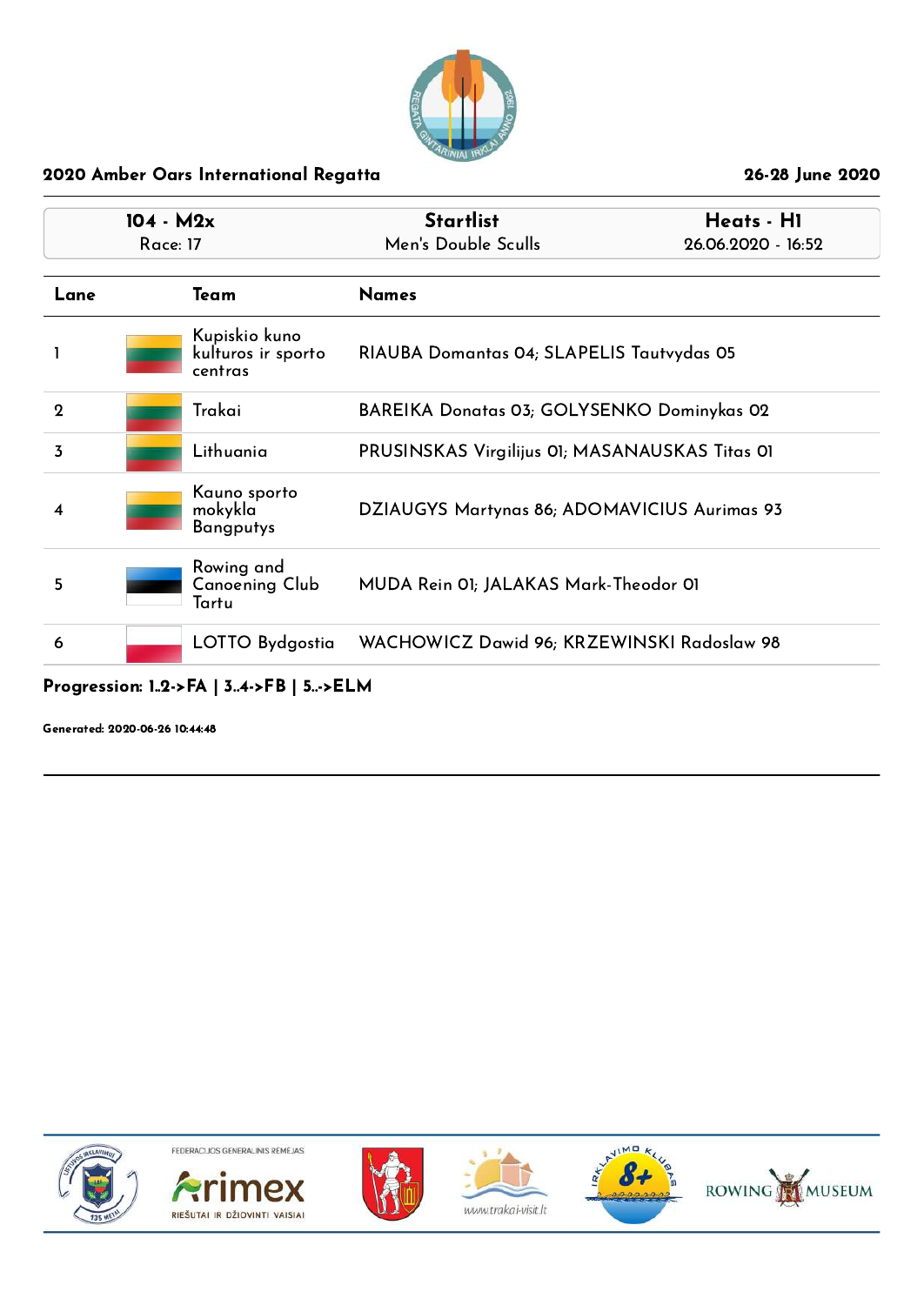

| $104 - M2x$<br>Race: 18 |                                                               | <b>Startlist</b><br>Men's Double Sculls            | Heats - H2<br>26.06.2020 - 16:59 |
|-------------------------|---------------------------------------------------------------|----------------------------------------------------|----------------------------------|
| Lane                    | Team                                                          | <b>Names</b>                                       |                                  |
|                         | Kauno sporto<br>mokykla<br><b>Bangputys</b>                   | NOREIKA Rojus 03; VALASEVICIUS Benas 03            |                                  |
| $\mathbf 2$             | Kauno sporto<br>mokykla<br><b>Bangputys</b>                   | JANCIONIS Dominykas; NEMERAVICIUS Dovydas 96       |                                  |
| 3                       | Poland                                                        | SEROKA Dawid 03; CHROSCIELEWSKI Dawid 03           |                                  |
| 4                       | Birstono sporto<br>centras                                    | DAUNORAVICIUS Ignas 05; CERNEVICIUS Matas 05       |                                  |
| 5                       | Kauno r. sporto<br>mokykla -<br>Irklavimo klubas<br>Favoritas | KAZOKAITIS Titas 04; VIRSUTIS Arijus 04            |                                  |
| 6                       | Lithuania                                                     | <b>CERNEVICIUS Paulius 99; MAROCKA Domantas 00</b> |                                  |

## Progression: 1..2->FA | 3..4->FB | 5..->ELM

Generated: 2020-06-26 10:44:48











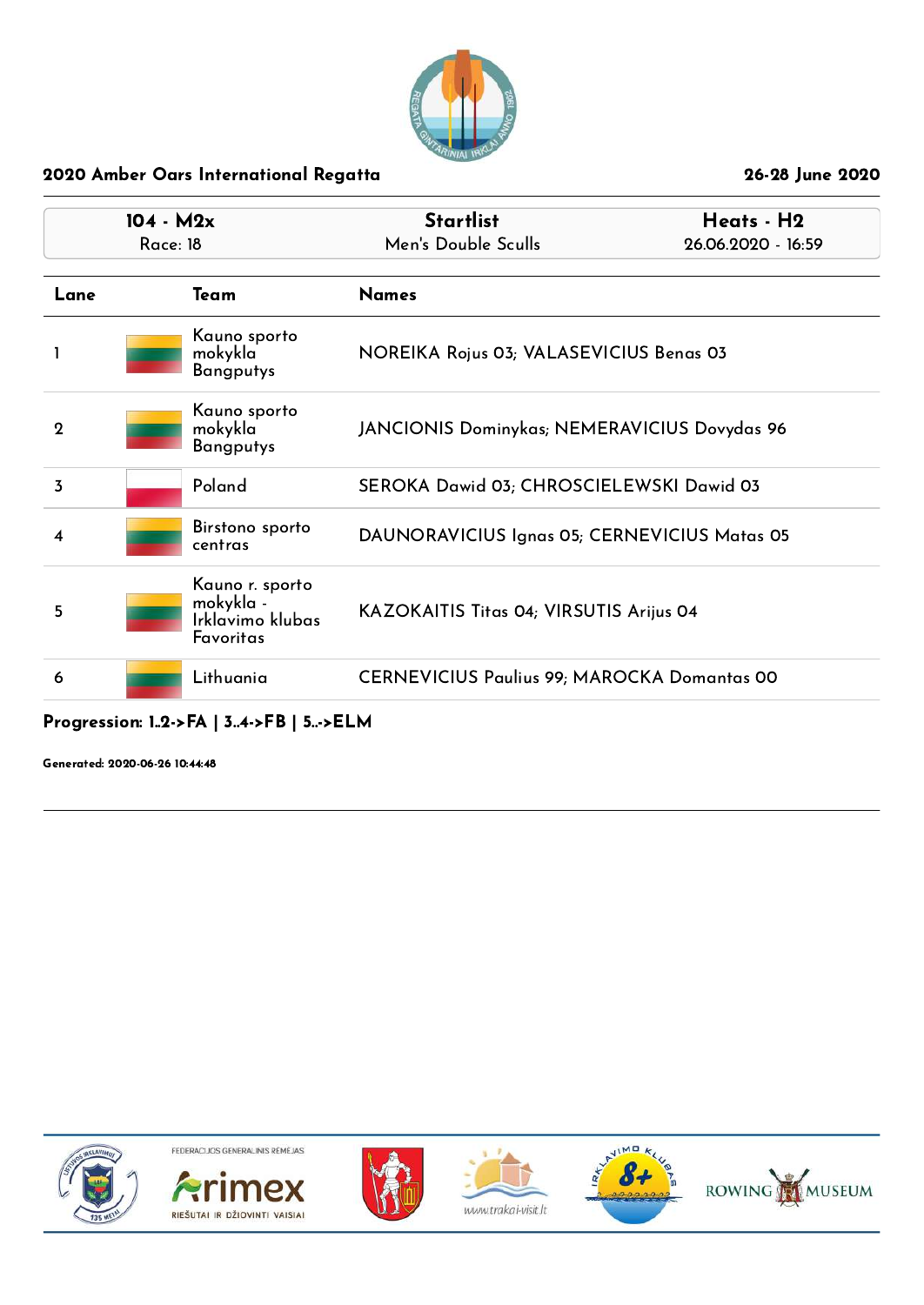

| $104 - M2x$<br>Race: 19 |  |                                             | <b>Startlist</b><br>Heats - H3<br>Men's Double Sculls<br>26.06.2020 - 17:06 |  |
|-------------------------|--|---------------------------------------------|-----------------------------------------------------------------------------|--|
| Lane                    |  | Team                                        | <b>Names</b>                                                                |  |
|                         |  | Kauno sporto<br>mokykla<br><b>Bangputys</b> | LISAUSKAS Karolis 02; KUZMENKO Arnoldas 99                                  |  |
| $\mathbf{Q}$            |  | VMSC-Regata                                 | <b>PREIDYS Kasparas 02; JAKUBOVSKIJ Domantas 04</b>                         |  |
| 3                       |  | WIR Ilawa<br><b>Rowing Club</b>             | <b>GRABINSKI Maksymilian 02; RYS Jakub 04</b>                               |  |
| $\overline{\mathbf{4}}$ |  | Siauliai                                    | <b>BALIUTAVICIUS Tadas 04; DAUNORAS Dzeraldas 03</b>                        |  |
| 5                       |  | Latvia                                      | DULBINSKIS Norberts 98; SKUTANS Arturs 99                                   |  |
| 6                       |  | <b>VMSC-GLORIA</b>                          | MATUSEVICIUS Augustinas 01; ILONIS Saulius 97                               |  |

Progression: 1..2->FA | 3..4->FB | 5..->ELM

Generated: 2020-06-26 10:44:48











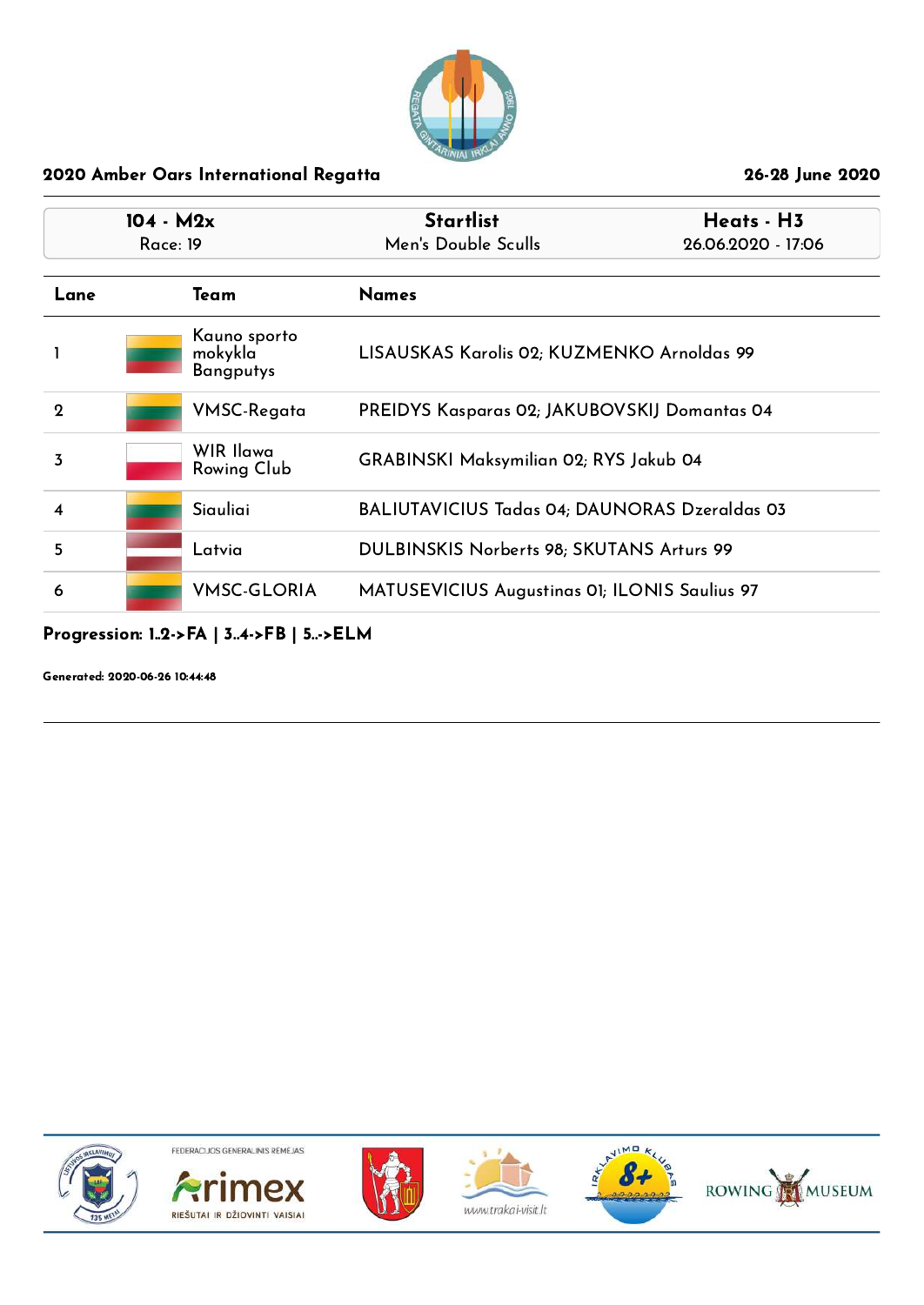

| 105 - LW1x<br>Race: 20 |                                             | <b>Startlist</b><br>Lightweight women's single sculls | Race for lanes - LI<br>26.06.2020 - 17:13 |  |
|------------------------|---------------------------------------------|-------------------------------------------------------|-------------------------------------------|--|
| Lane                   | Team                                        | <b>Names</b>                                          |                                           |  |
| $\mathbf 2$            | $V$ MSC-8+                                  | KOMARAITE Julija 00                                   |                                           |  |
| 3                      | WIR Ilawa<br>Rowing Club                    | <b>JOZEFOWICZ PAULINA 03</b>                          |                                           |  |
| 4                      | Kauno sporto<br>mokykla<br><b>Bangputys</b> | MAIZVILAITE Egle 00                                   |                                           |  |

#### Progression:

Generated: 2020-06-26 10:44:48











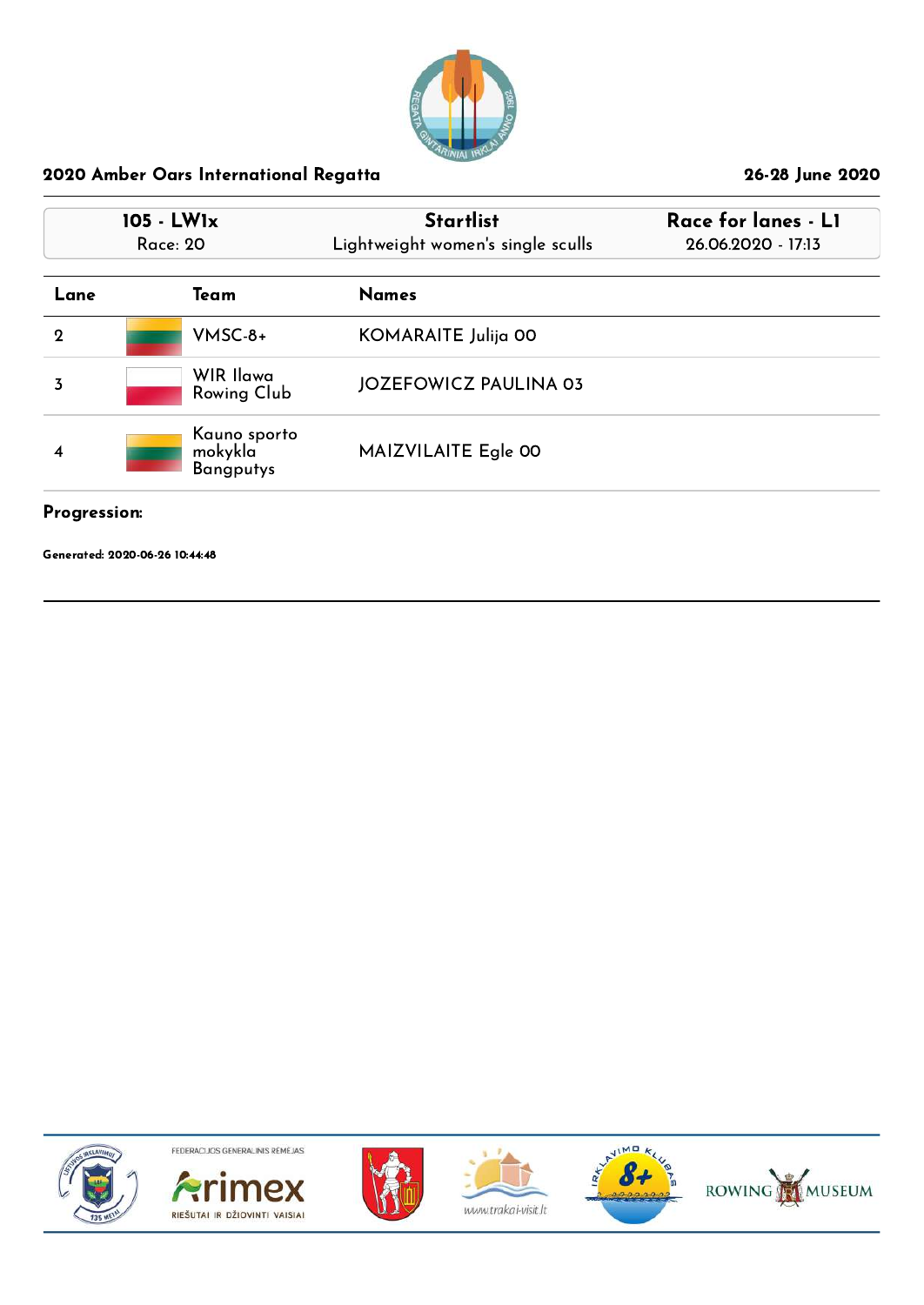

| $106 - W2$<br>Race: 21 |  |                                                               | <b>Startlist</b><br>Women's Pair                   | Race for lanes - L1<br>26.06.2020 - 17:20 |
|------------------------|--|---------------------------------------------------------------|----------------------------------------------------|-------------------------------------------|
| Lane                   |  | Team                                                          | <b>Names</b>                                       |                                           |
|                        |  | Trakai                                                        | BARTKUTE Ingrida 00; PUTNAITE Vilmante 02          |                                           |
| $\overline{2}$         |  | Germany,<br>Potsdam                                           | SCHADE Louisa 00; OBENAUS Gerlinde 00              |                                           |
| 3                      |  | LOTTO Bydgostia                                               | BORZYSZKOWSKA Zofia 02; SEMRAU Kornelia 02         |                                           |
| $\overline{\bf 4}$     |  | Trakai                                                        | <b>KRALIKAITE Kamile 01; MEDELINSKAITE leva 99</b> |                                           |
| 5                      |  | Germany,<br>Potsdam                                           | FICHER Franziska 03; KERSTAN Klara 02              |                                           |
| 6                      |  | Kauno r. sporto<br>mokykla -<br>Irklavimo klubas<br>Favoritas | MARINICIUTE Ieva 03; VASKEVICIUTE Guste 04         |                                           |

#### Progression:

Generated: 2020-06-26 10:44:48











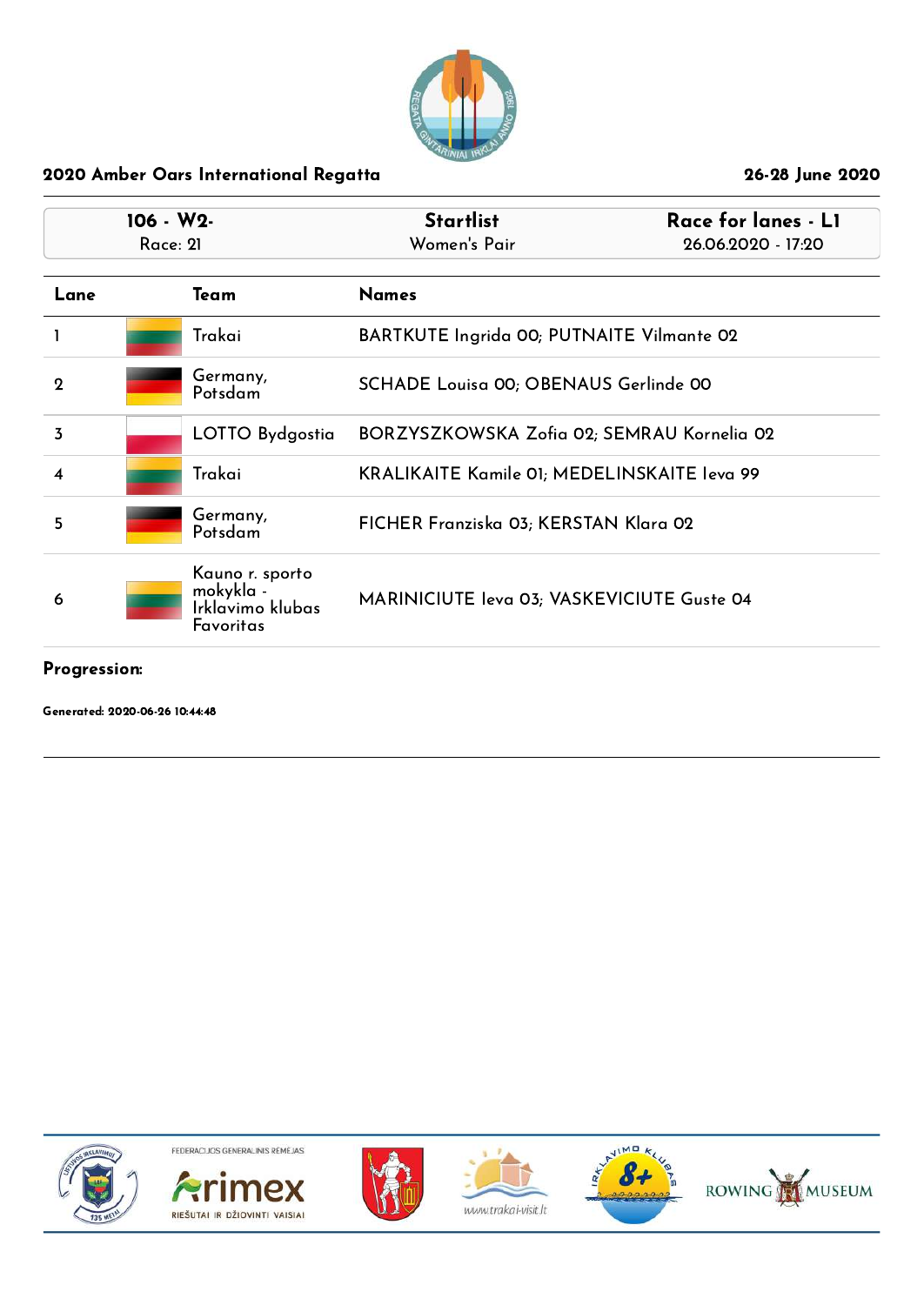

| 107 - LMIx<br><b>Race: 22</b> |                                       | <b>Startlist</b><br>Lightweight Men's Single Sculls | Heats - H1<br>26.06.2020 - 17:27 |
|-------------------------------|---------------------------------------|-----------------------------------------------------|----------------------------------|
| Lane                          | Team                                  | <b>Names</b>                                        |                                  |
|                               | Rowing and<br>Canoening Club<br>Tartu | LOOT Elar 99                                        |                                  |
| $\boldsymbol{2}$              | WIR Ilawa<br>Rowing Club              | <b>JEZYNSKI Mateusz 04</b>                          |                                  |
| 3                             | Rowing Club<br>Tallinn                | LIPINTSOV Aleksei 82                                |                                  |
| 4                             | Kauno sporto<br>mokykla<br>Bangputys  | <b>CEPYS Aivaras 03</b>                             |                                  |
| 5                             | <b>RC KALEV, Parnu</b>                | <b>KOPPEL ANDER 98</b>                              |                                  |
| 6                             | LOTTO Bydgostia                       | <b>PACZKOWSKI Dariusz 95</b>                        |                                  |

## Progression: 1..3->FA | 4..->FB

Generated: 2020-06-26 10:44:48











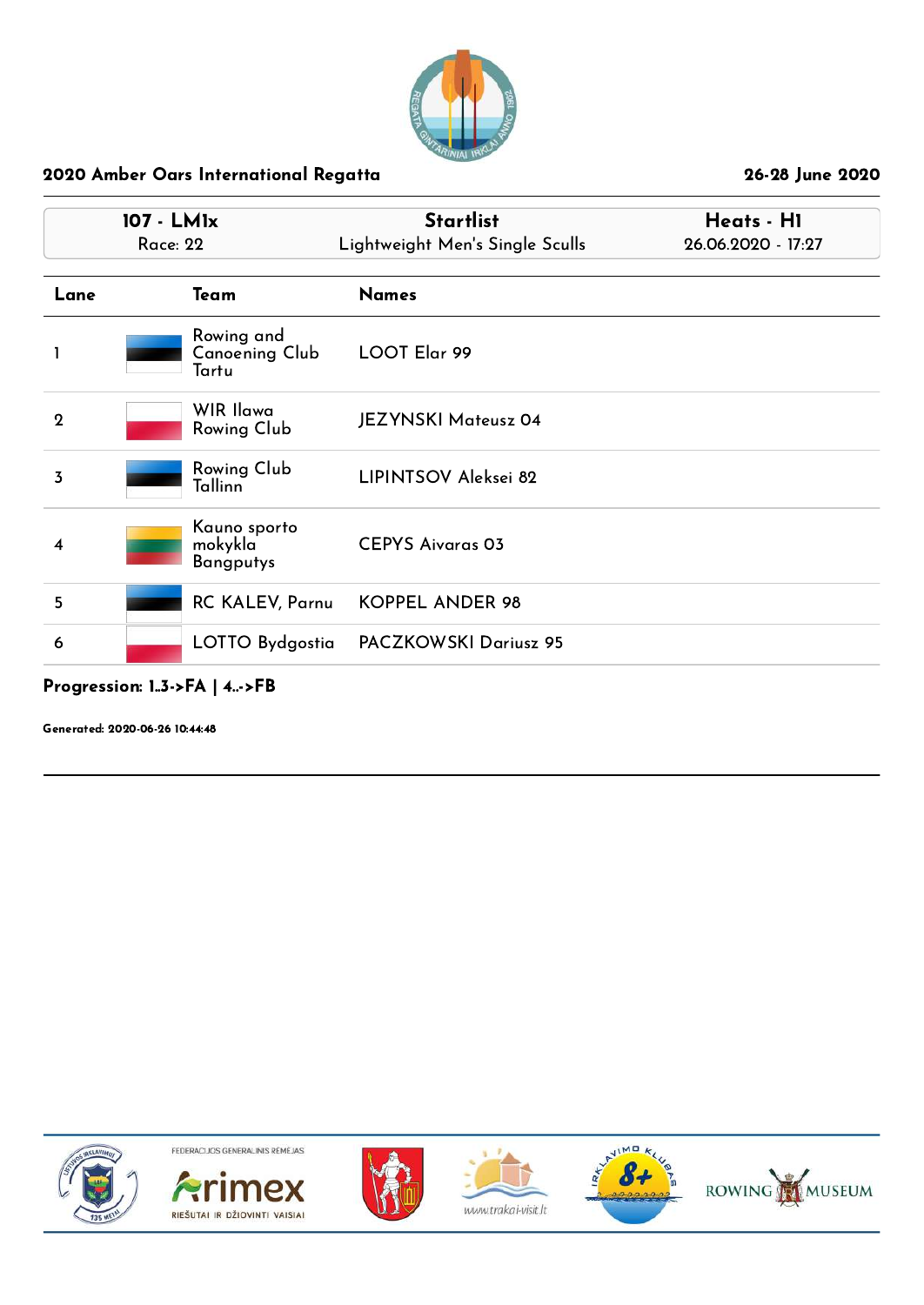

|                    | 107 - LM1x<br><b>Race: 23</b>               | <b>Startlist</b><br>Lightweight Men's Single Sculls | Heats - H2<br>26.06.2020 - 17:34 |  |
|--------------------|---------------------------------------------|-----------------------------------------------------|----------------------------------|--|
| Lane               | Team                                        | <b>Names</b>                                        |                                  |  |
|                    | Trakai                                      | <b>NESCERENKO Arturas 00</b>                        |                                  |  |
| $\mathbf{2}$       | Kauno sporto<br>mokykla<br><b>Bangputys</b> | <b>DAUGELA Elijus 05</b>                            |                                  |  |
| 3                  | Jelgava BJSS                                | <b>SAMSONOVS Nikita 00</b>                          |                                  |  |
| $\overline{\bf 4}$ | LOTTO Bydgostia                             | FRONTCZAK Mikolaj 01                                |                                  |  |
| 5                  | Rowing and<br>Canoening Club<br>Tartu       | <b>ULE Ken-Markus 03</b>                            |                                  |  |
| 6                  | Rowing and<br>Canoening Club<br>Tartu       | <b>SIIMAN Martin 03</b>                             |                                  |  |

## Progression: 1..3->FA | 4..->FB

Generated: 2020-06-26 10:44:48











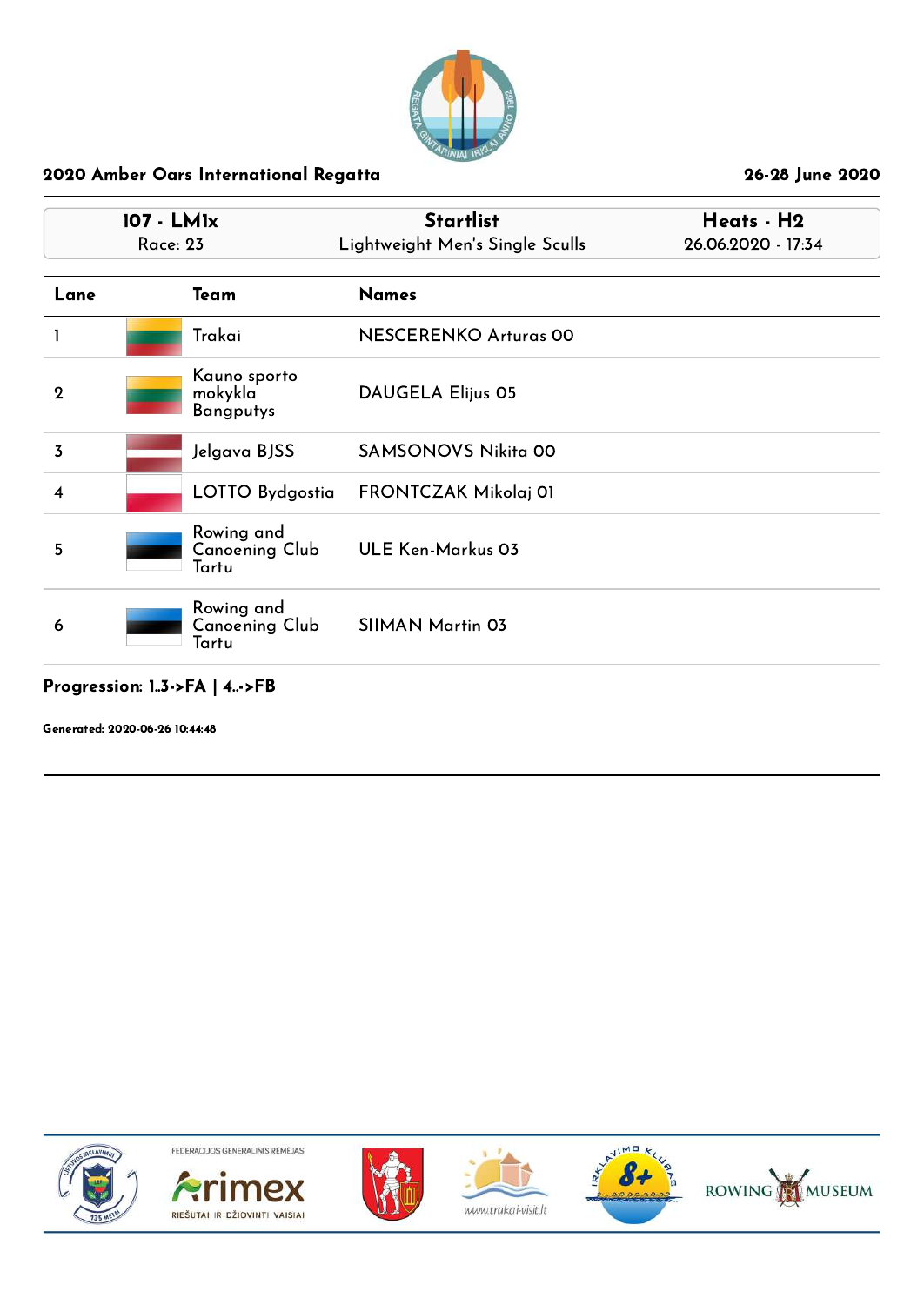

| $108 - W2x$<br><b>Race: 24</b> |  |                                       | <b>Startlist</b><br>Women's Double Sculls   | Heats - H1         |
|--------------------------------|--|---------------------------------------|---------------------------------------------|--------------------|
|                                |  |                                       |                                             | 26.06.2020 - 17:41 |
| Lane                           |  | Team                                  | <b>Names</b>                                |                    |
|                                |  | Rowing and<br>Canoening Club<br>Tartu | LUTS Sigrid 02; TAMMI Eliise 05             |                    |
| $\mathbf 2$                    |  | Klaipedos<br>irklavimo centras        | SIMKUTE Karolina 02; KLUMBYTE Auguste 03    |                    |
| $\overline{3}$                 |  | <b>RC KALEV, Parnu</b>                | NOMMSALU JANE-RIIN 03; VILBASTE KADRI 01    |                    |
| $\overline{\mathbf{4}}$        |  | Jelgava BJSS1                         | BAROVSKA Anete 03; FREIMANE Aleksandra 04   |                    |
| 5                              |  | WIR Ilawa<br>Rowing Club              | SAGAN ALEKSANDRA 05; GAUDYN ZUZANNA 05      |                    |
| 6                              |  | Jelgava BJSS3                         | MEIERE Ieva Kellija 03; KOKTA Sanija 03     |                    |
| 7                              |  | Kauno sporto<br>mokykla<br>Bangputys  | NABAZAITE Emilija 04; DAMBRAUSKAITE Mija 03 |                    |

#### Progression: 1..3->FA | 4..->FB

Generated: 2020-06-26 10:44:48











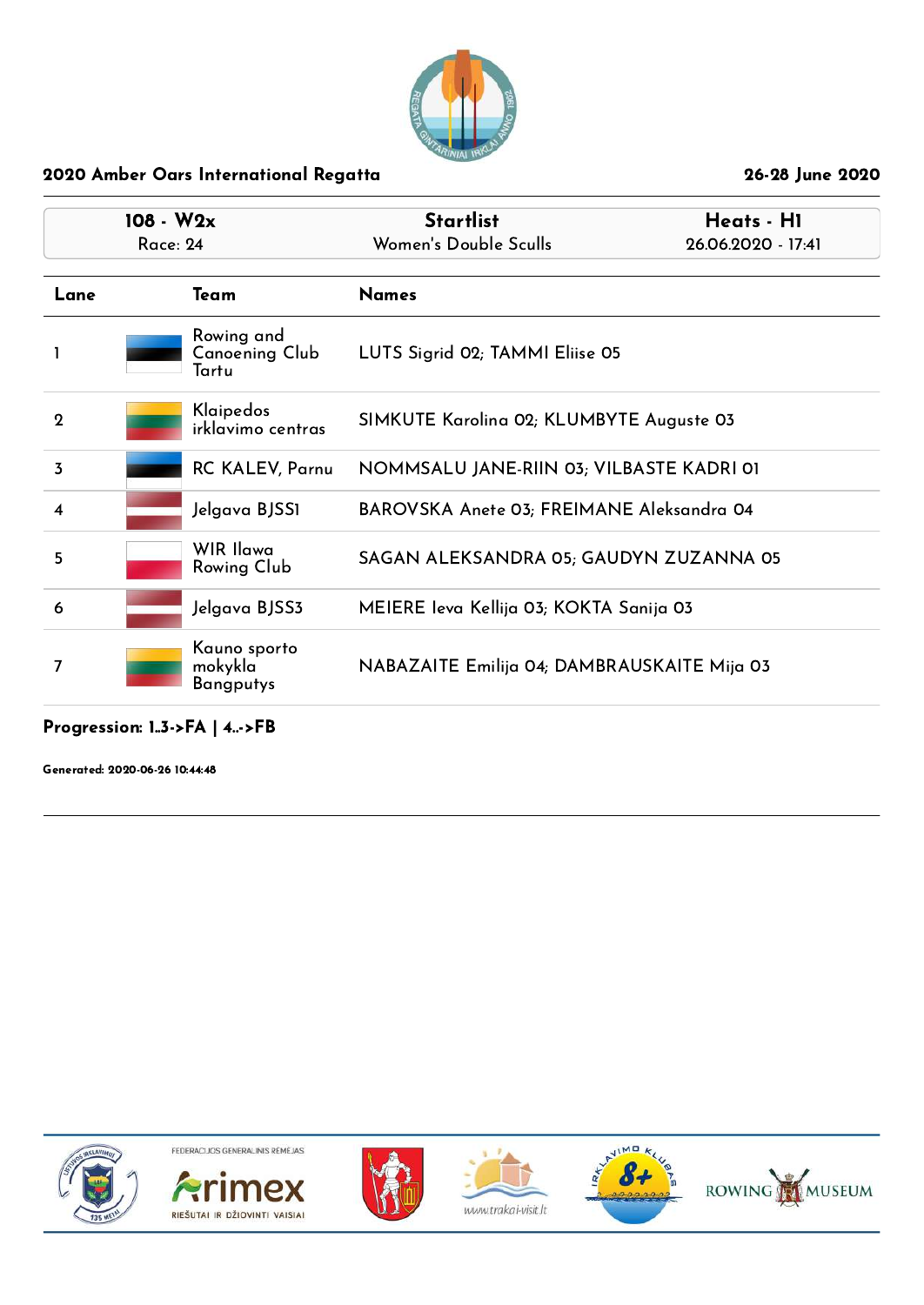

| $108 - W2x$<br>Race: 25 |  |                                   | <b>Startlist</b><br>Women's Double Sculls           | Heats - H2<br>26.06.2020 - 17:48 |
|-------------------------|--|-----------------------------------|-----------------------------------------------------|----------------------------------|
| Lane                    |  | Team                              | <b>Names</b>                                        |                                  |
| $\overline{2}$          |  | Estonia, Parnu<br>rowing club PAR | ARON ANABEL 01; ALTTOA GRETE 00                     |                                  |
| 3                       |  | MSG SASS,<br>Latvia               | NIEDRA Dinija Paula 04; KRONE Austra 06             |                                  |
| $\overline{\mathbf{4}}$ |  | Lithuania                         | VALCIUKAITE Milda 94; ADOMAVICIUTE leva 94          |                                  |
| 5                       |  | Jelgava BJSS2                     | RUDMIEZE Monta Anna 03; BUMBIERE Kristine 03        |                                  |
| 6                       |  | Siauliai                          | <b>BUDRYTE Domante 03; MIKALAUSKAITE Vytaute 06</b> |                                  |
| 7                       |  | Latvia                            | SVIRSKA Olga 86; BOLE Evita 90                      |                                  |

# Progression: 1..3->FA | 4..->FB

Generated: 2020-06-26 10:44:48











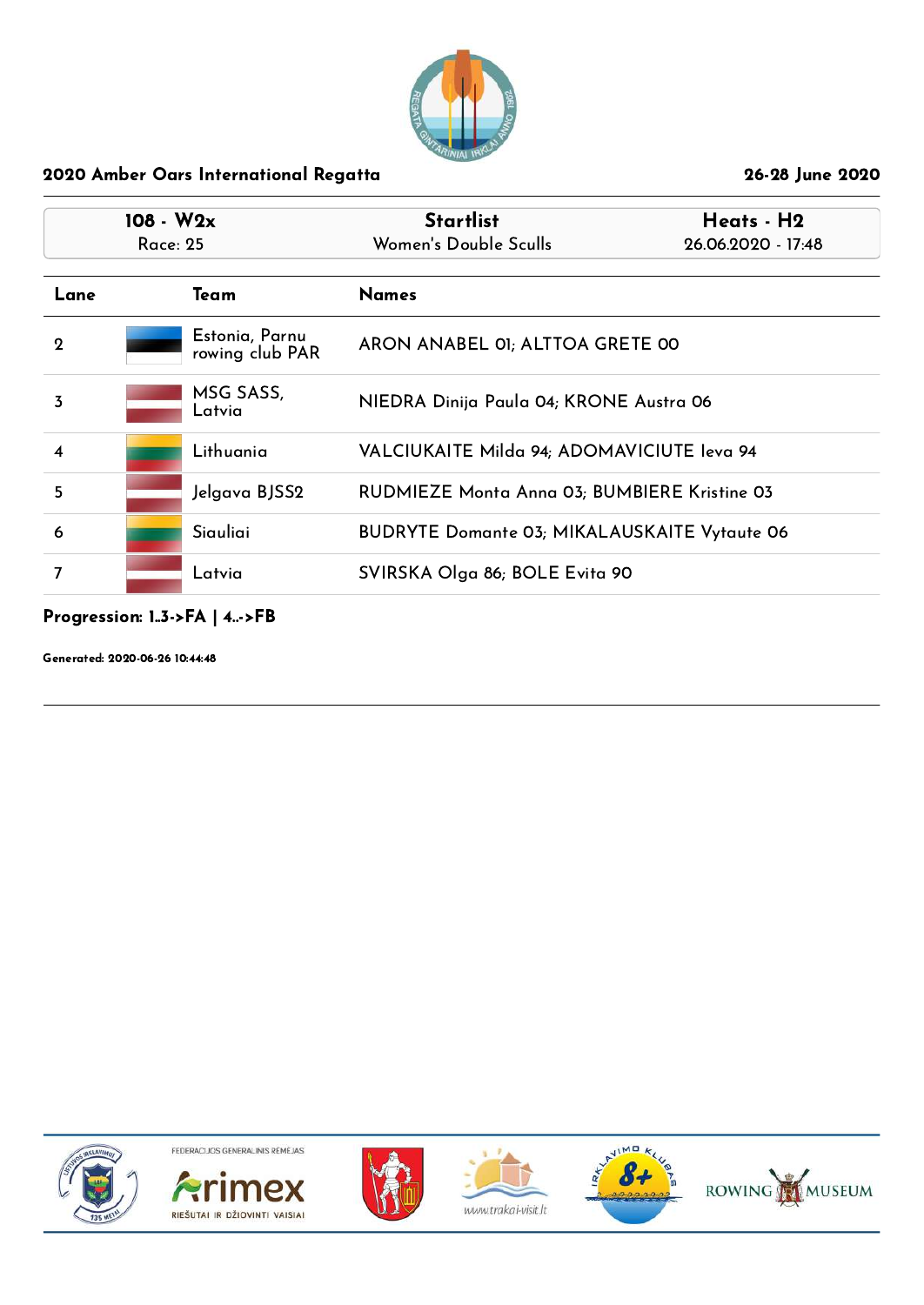

| 109 - M4-<br>Race: 26 |                                                                                                                          |                                | <b>Startlist</b><br>Men's Four                                                      | Race for lanes - LI<br>26.06.2020 - 17:55 |
|-----------------------|--------------------------------------------------------------------------------------------------------------------------|--------------------------------|-------------------------------------------------------------------------------------|-------------------------------------------|
| Lane                  |                                                                                                                          | Team                           | <b>Names</b>                                                                        |                                           |
|                       |                                                                                                                          | Klaipedos<br>irklavimo centras | BRUSOKAS Paulius 03; BABARSKAS Linas 03; URBONAS Ignas<br>03; SAPARAVICIUS Jonas 03 |                                           |
| $\overline{\bf 4}$    | BABARSKAS Edvardas 95; VENCKUS Valdas 00; MURAVJOV<br>Klaipedos<br>irklavimo centras<br>Artur 97; VAITKUNAS Tautvydas 95 |                                |                                                                                     |                                           |

## Progression:

Generated: 2020-06-26 10:44:48











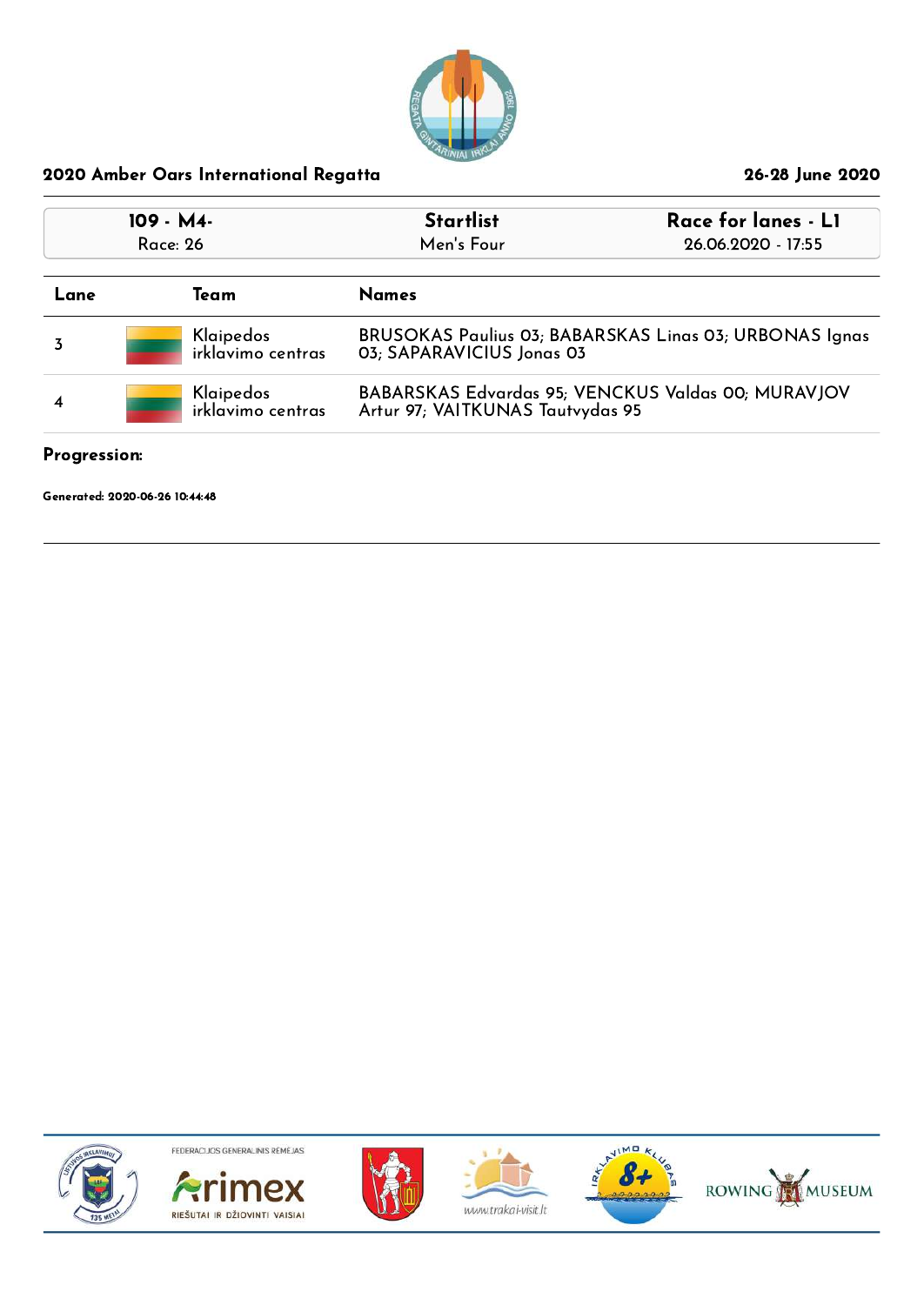

| $110 - W4x$<br>Race: 27 |                                                                      | <b>Startlist</b><br>Women's Quadruple Sculls                                                 | Race for lanes - LI<br>26.06.2020 - 18:02 |
|-------------------------|----------------------------------------------------------------------|----------------------------------------------------------------------------------------------|-------------------------------------------|
| Lane                    | Team                                                                 | <b>Names</b>                                                                                 |                                           |
|                         | LOTTO Bydgostia                                                      | BLASZCZYK Monika 02; WASELA Paulina 01; SZCZERBA<br>Zuzanna 01; KANIA Oliwia 00              |                                           |
| $\mathbf 2$             |                                                                      | GINEVICIUTE Agne 98; JUZENAITE Ugne; KAZLAUSKAITE<br>Martyna OI; SENKUTE Viktorija 96        |                                           |
| 3                       | Kauno r. sporto<br>mokykla -<br>Irklavimo klubas<br><b>Favoritas</b> | CERNAUSKAITE Migle 05; ULECKAITE Auguste 05;<br>SABLINSKAITE Auguste 06; AUGLYTE Silvija 06  |                                           |
| 4                       | Siauliai                                                             | NAVICKAITE Roberta 95; ZILIONYTE Kamile 02;<br>NAZARENKAITE Nomeda 02; MORKUNAITE Raminta 01 |                                           |
| 5                       | Poland                                                               | GREDEL Wiktoria 03; KOSIOREK Aleksandta 03; ZUKOWSKA<br>Maria 04; KRYSTOCHOWICZ Adrianna 02  |                                           |

Progression:

Generated: 2020-06-26 10:44:48











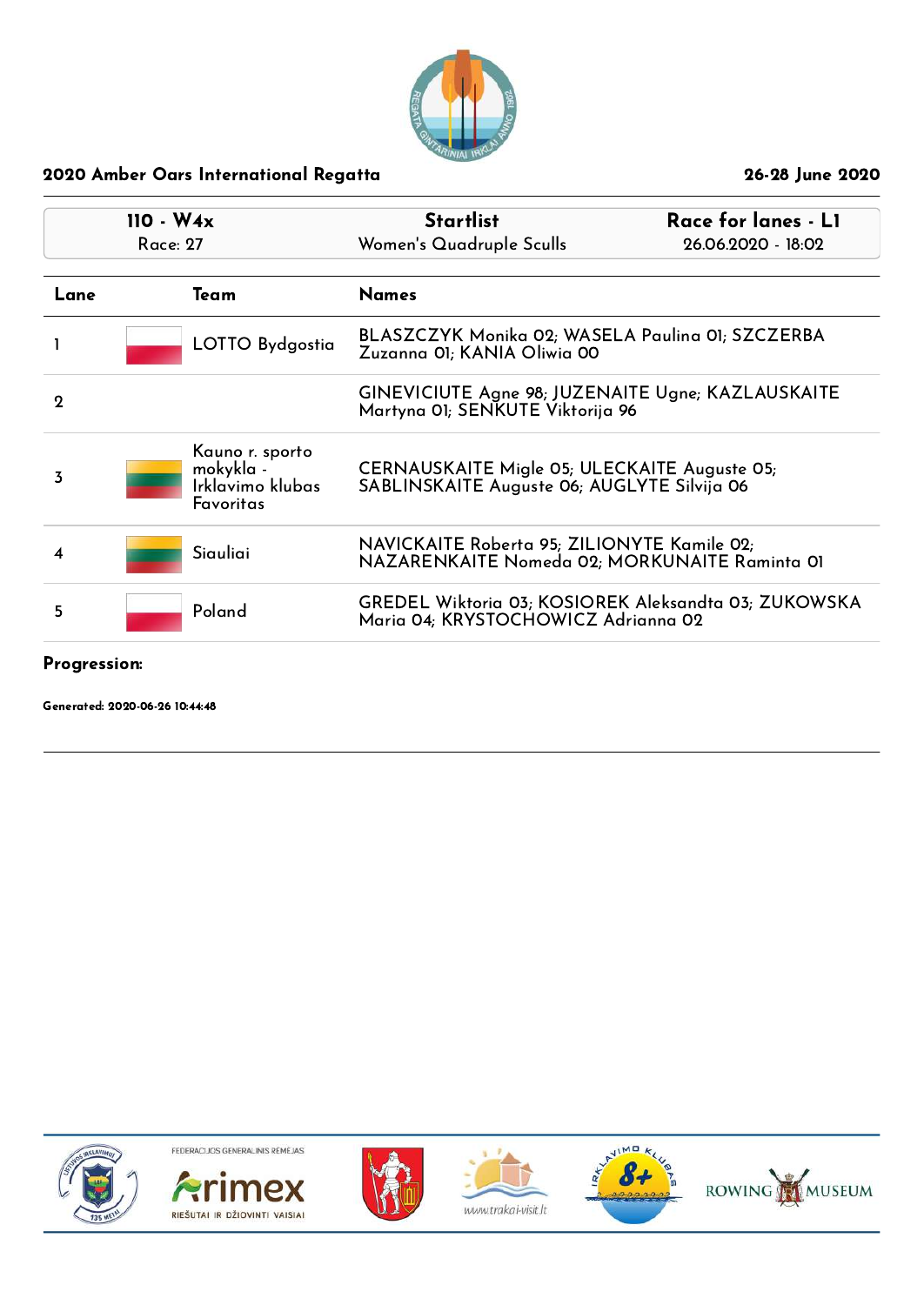

| $111 - W8 +$<br>Race: 28 |               | <b>Startlist</b><br>Women's Eight                                                                                                                                            | Race for lanes - LI<br>26.06.2020 - 18:09 |
|--------------------------|---------------|------------------------------------------------------------------------------------------------------------------------------------------------------------------------------|-------------------------------------------|
| Lane                     | Team          | <b>Names</b>                                                                                                                                                                 |                                           |
|                          | International | GRAZIENE Nijole 60; VIMK Jolanta 78; AGINTA PUNCULE Ilze<br>70; ORBITANE Renate 70; KAUFMANE Lolita 60; LINE Renate<br>66; VOSU Ingrid 62; RIMKUS Vita 65; PASPARNE Iveta 62 |                                           |
| Progression:             |               |                                                                                                                                                                              |                                           |

Generated: 2020-06-26 10:44:48











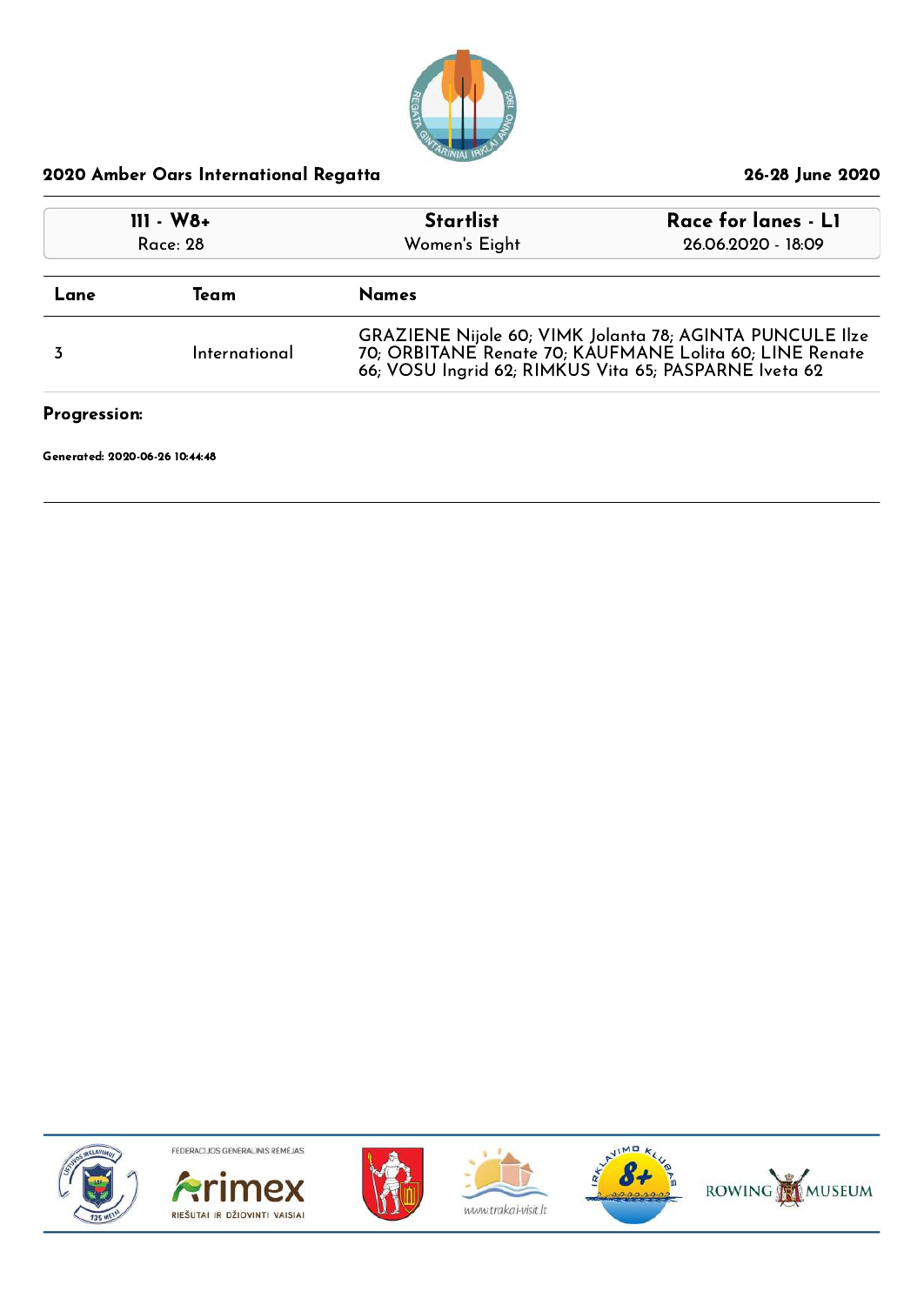

| $112 - LM2x$<br>Race: 29 |                                                | <b>Startlist</b><br>Lightweight Men's Double Sculls | Race for lanes - LI<br>26.06.2020 - 18:16 |
|--------------------------|------------------------------------------------|-----------------------------------------------------|-------------------------------------------|
| Lane                     | Team                                           | <b>Names</b>                                        |                                           |
|                          | LOTTO Bydgostia                                | SIKORSKI Piotr; SZOSTAK Daniel                      |                                           |
| $\mathbf 2$              | Kupiskio kuno<br>kulturos ir sporto<br>centras | LAURINAVICIUS Simonas 05; BARONAS Nojus 05          |                                           |
| 3                        | Trakai                                         | KOZLOVSKIJ Daniel 04; BENDINSKIS Karolis 03         |                                           |
| 4                        | LOTTO Bydgostia                                | WACHOWICZ Dawid 96; WISNIEWSKI Wojciech OI          |                                           |
| 5                        | Rowing Club<br>Tallinn                         | ORGSE Karl Kristofer 03; HOLOSTOHH Artjom 03        |                                           |

#### Progression:

Generated: 2020-06-26 10:44:48











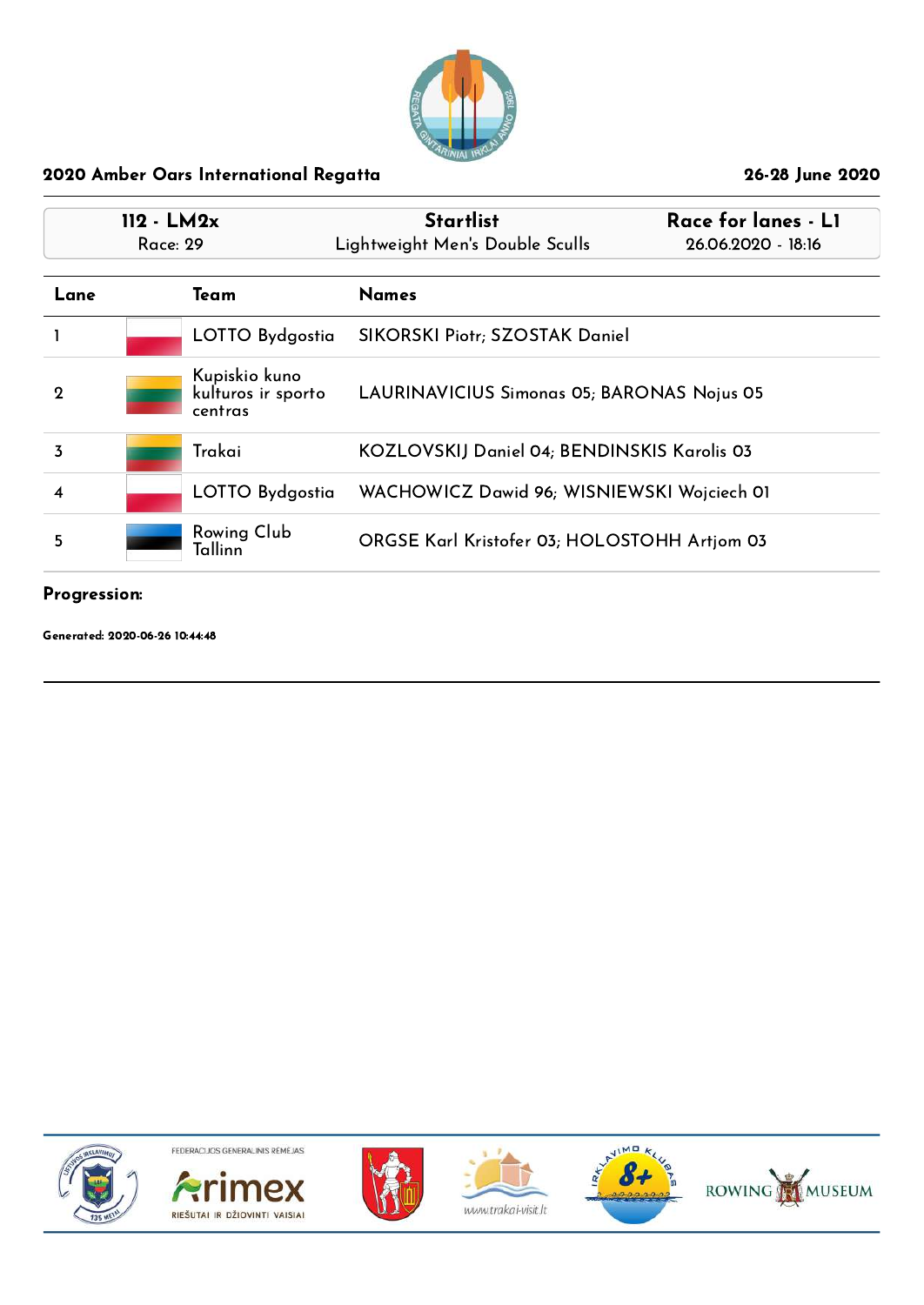

| $113 - M4x$<br>Race: 30 |                                             | <b>Startlist</b><br>Men's Quadruple Sculls                                                     | Heats - H1<br>26.06.2020 - 18:23 |
|-------------------------|---------------------------------------------|------------------------------------------------------------------------------------------------|----------------------------------|
| Lane                    | Team                                        | <b>Names</b>                                                                                   |                                  |
|                         | Traku kuno<br>kulturos ir sporto<br>centras | SUKAUSKAS Dominykas 06; BARKAUSKAS Juozas 02;<br>JANCIAUSKAS Justas 04; BARKAUSKAS Jonas 01    |                                  |
| $\Omega$                | Tartu University<br>Sport Club              | RUUSALEPP Karl August 97; KONSTANTINOV Nikita 97;<br>KAMA Joonatan 97; JALAKAS Mark Theodor 01 |                                  |
| 3                       | Estonia, Parnu<br>rowing club PAR           | VOLMERSON Brenet 04; HUNT Robin; ALLIK Karel 04;<br>RAUDKIVI Karl-Joosep 04                    |                                  |
| 4                       | Poland                                      | SYNOWIEC Michal 03; WIECHEC Thomas 03; SEROKA Dawid<br>03; CHROSCIELEWSKI Dawid 03             |                                  |
| 5                       | LOTTO Bydgostia                             | KRZEWINSKI Radoslaw 98; ZALEWSKI Artur 00;<br>SIEWASZEWICZ Adam 00; ZAKRZEWSKI Dawid 01        |                                  |

## Progression: 1..3->FA | 4..->FB

Generated: 2020-06-26 10:44:48











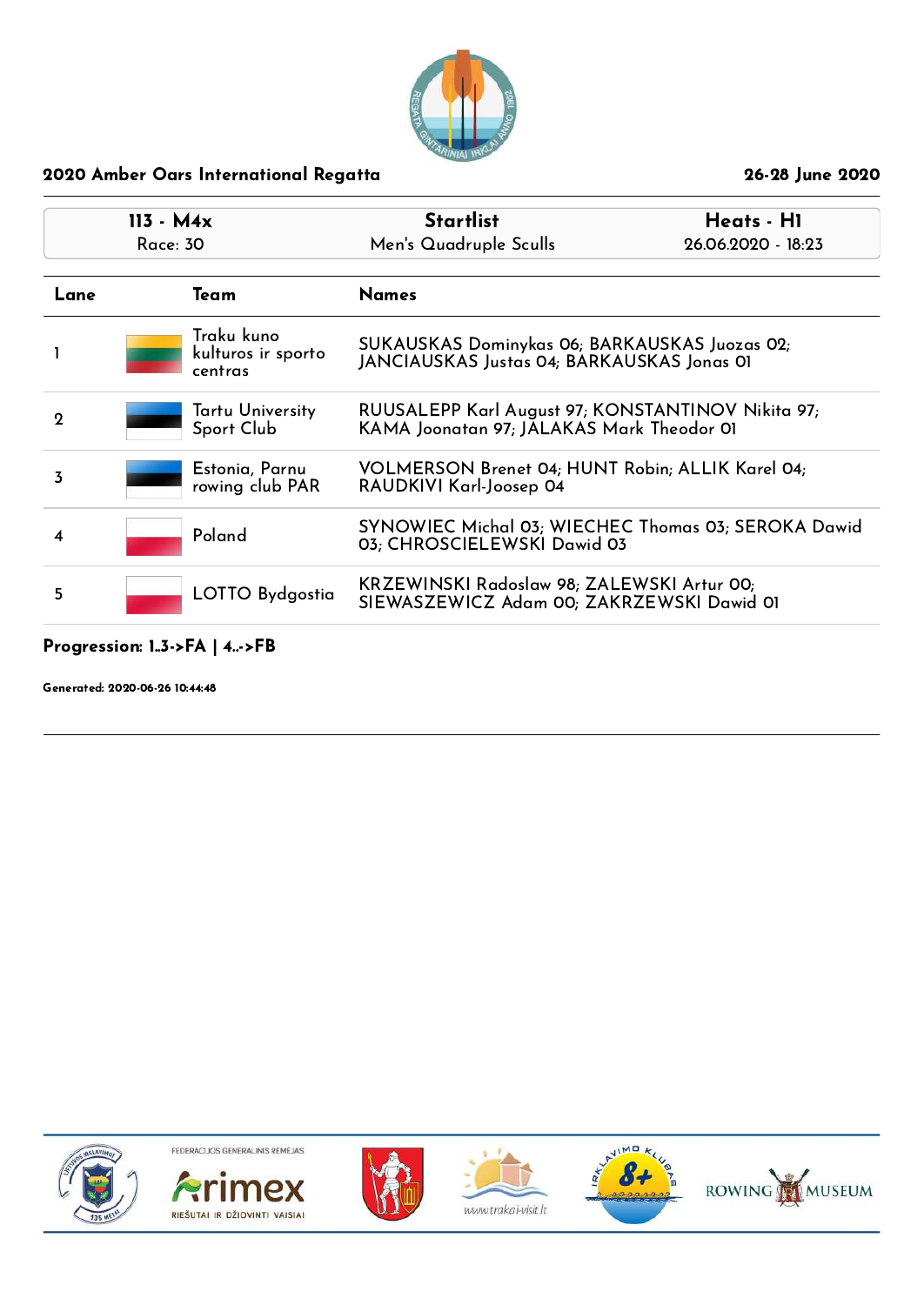

| $113 - M4x$<br>Race: 31 |                                             | <b>Startlist</b><br>Men's Quadruple Sculls                                              | Heats - H2<br>26.06.2020 - 18:30 |
|-------------------------|---------------------------------------------|-----------------------------------------------------------------------------------------|----------------------------------|
| Lane                    | Team                                        | <b>Names</b>                                                                            |                                  |
|                         | Jelgava BJSS1                               | STRAZDS Patriks 05; KARKLIS Kristaps 03; KLAVINS Andrejs<br>04: LAHS Davids 03          |                                  |
| $\mathbf 2$             | Rowing and<br>Canoening Club<br>Tartu       | VERI Mart 04; GLASER Aleksander 04; ORAV Karl-Joosep 05;<br>KALDMAA Kristho 05          |                                  |
| 3                       | $VMSC-8+$                                   | NIENIUS Tauras 03; SIVICKIS Dominykas 04; LIUTKUS<br>Zygimantas 02; BINKIS Irvydas 02   |                                  |
| 4                       | Kauno sporto<br>mokykla<br><b>Bangputys</b> | JAGMINAS Benas 04; PALIONIS Augustas 02; PALIONIS<br>Kristupas 02; KUZMENKO Arnoldas 99 |                                  |
| 5                       | Jelgava BJSS2                               | VITOLS Matis 07; VILAUS Edvards Kristaps 05; SEJANS Valters<br>06; DONOVS Emils Niks 06 |                                  |

## Progression: 1..3->FA | 4..->FB

Generated: 2020-06-26 10:44:48